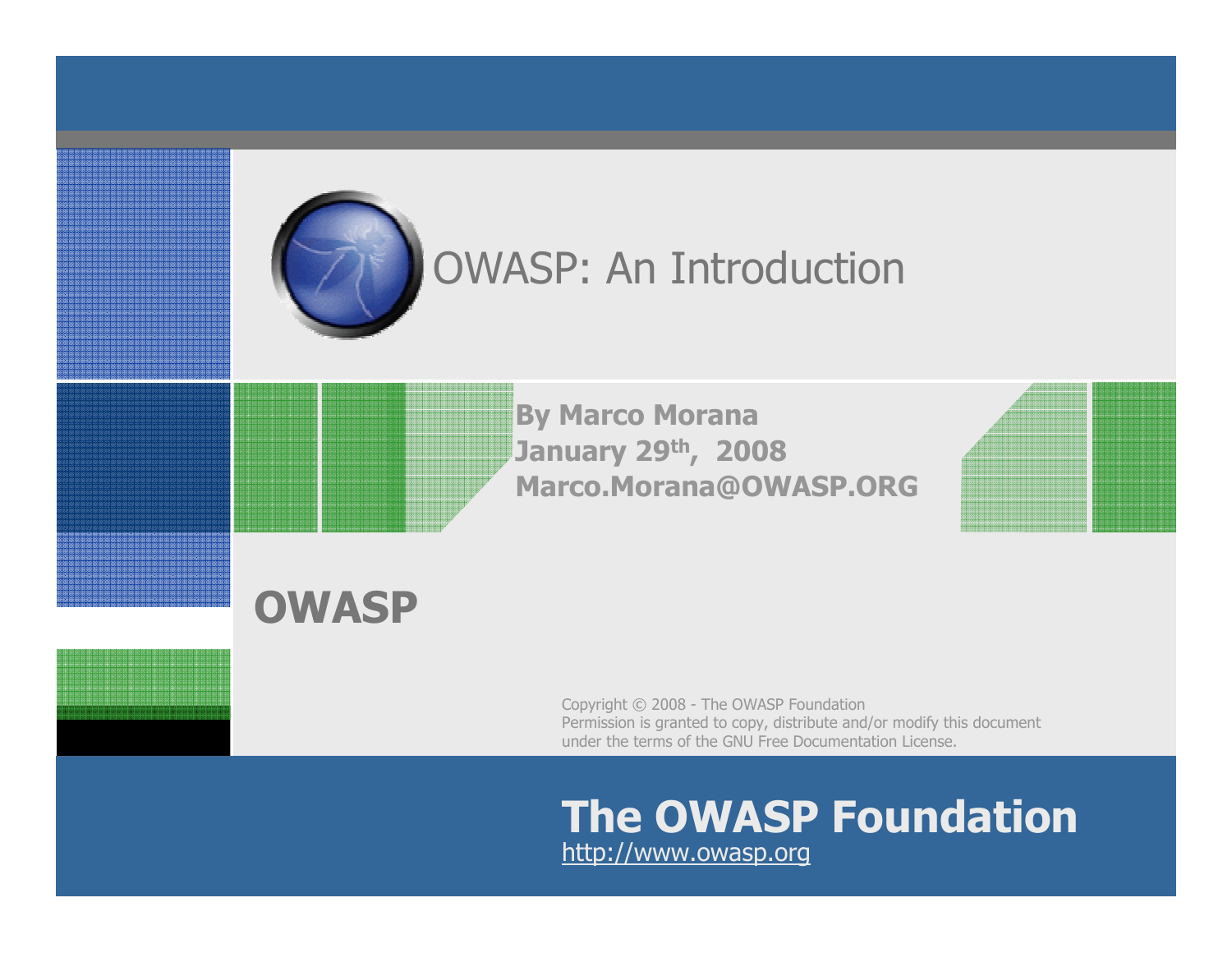# Agenda

- 1. What is OWASP
- 2. OWASP Publications
- 3. OWASP Tools Demo By Blaine Wilson
- 4. OWASP Cincinnati Local Chapter
- 5. Final Questions

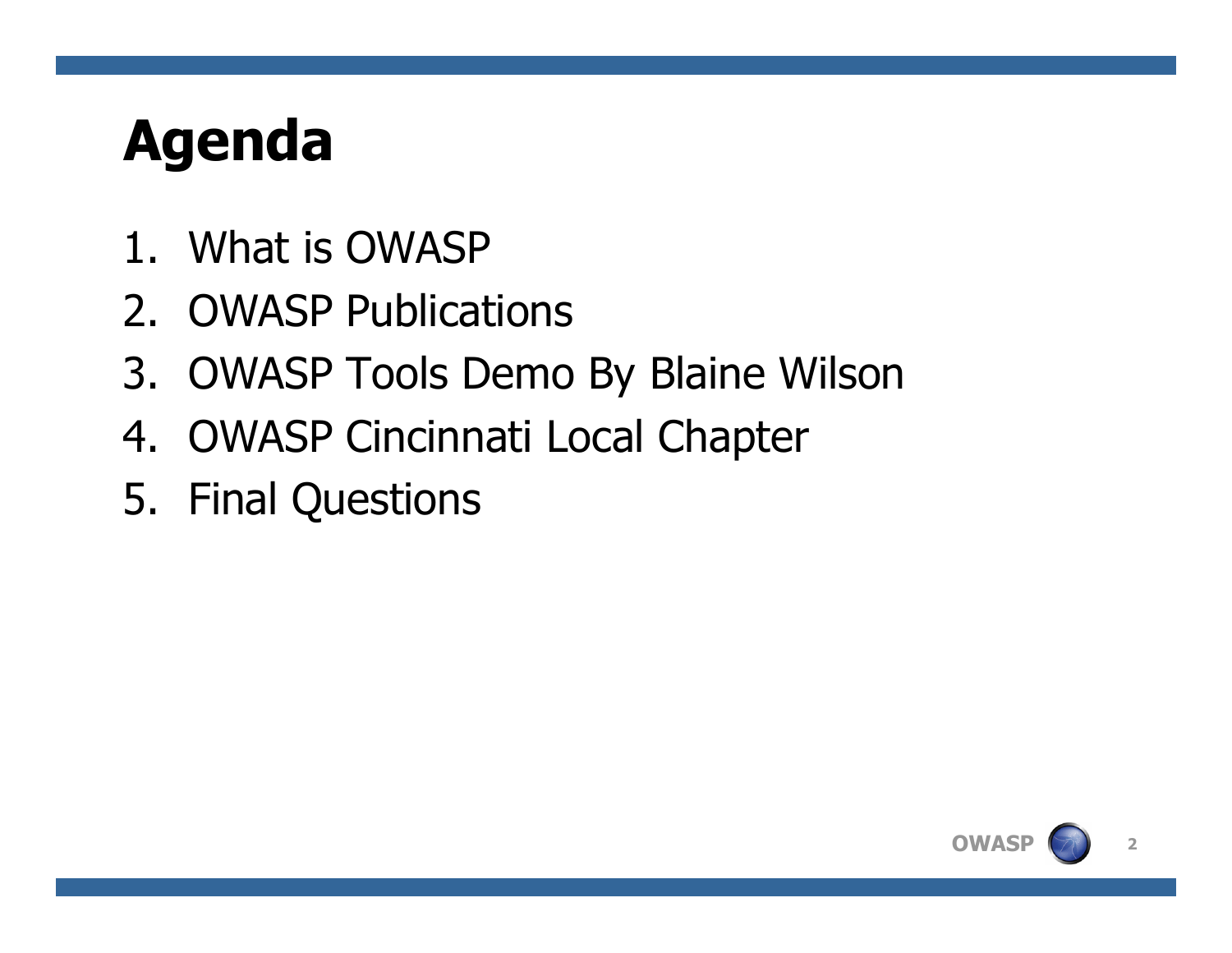## What is OWASP?

## Open Web Application Security Project

- -Promotes secure software development
- -Support application security risk decision making
- **Focused on the security of web applications** as software products of the SDLC
- -Provides free resources to developer teams
- -Encourages active participation and information sharing

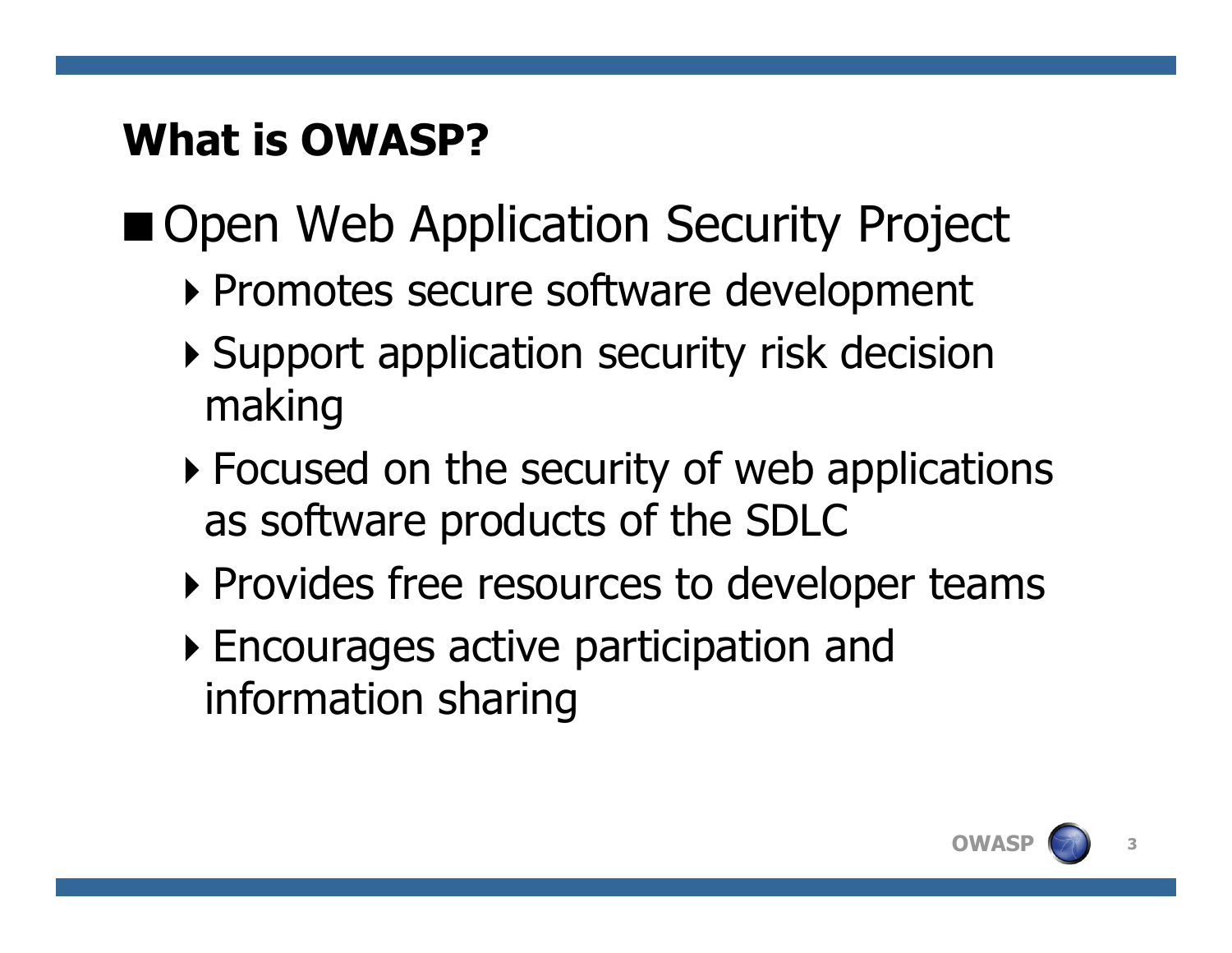## What is OWASP?

## Open Web Application Security Project

- -Non-profit, volunteer driven organization
	- All members are volunteers
	- **Some projects are supported by sponsors**
- -Provide free resources to the community
	- Publications, Articles, Standards
	- **Testing and Training Software**
	- Local Chapters & Mailing Lists
- $\blacktriangleright$  Supported through sponsorships
	- Corporate support through financial or project sponsorship
	- **Personal sponsorships from members**

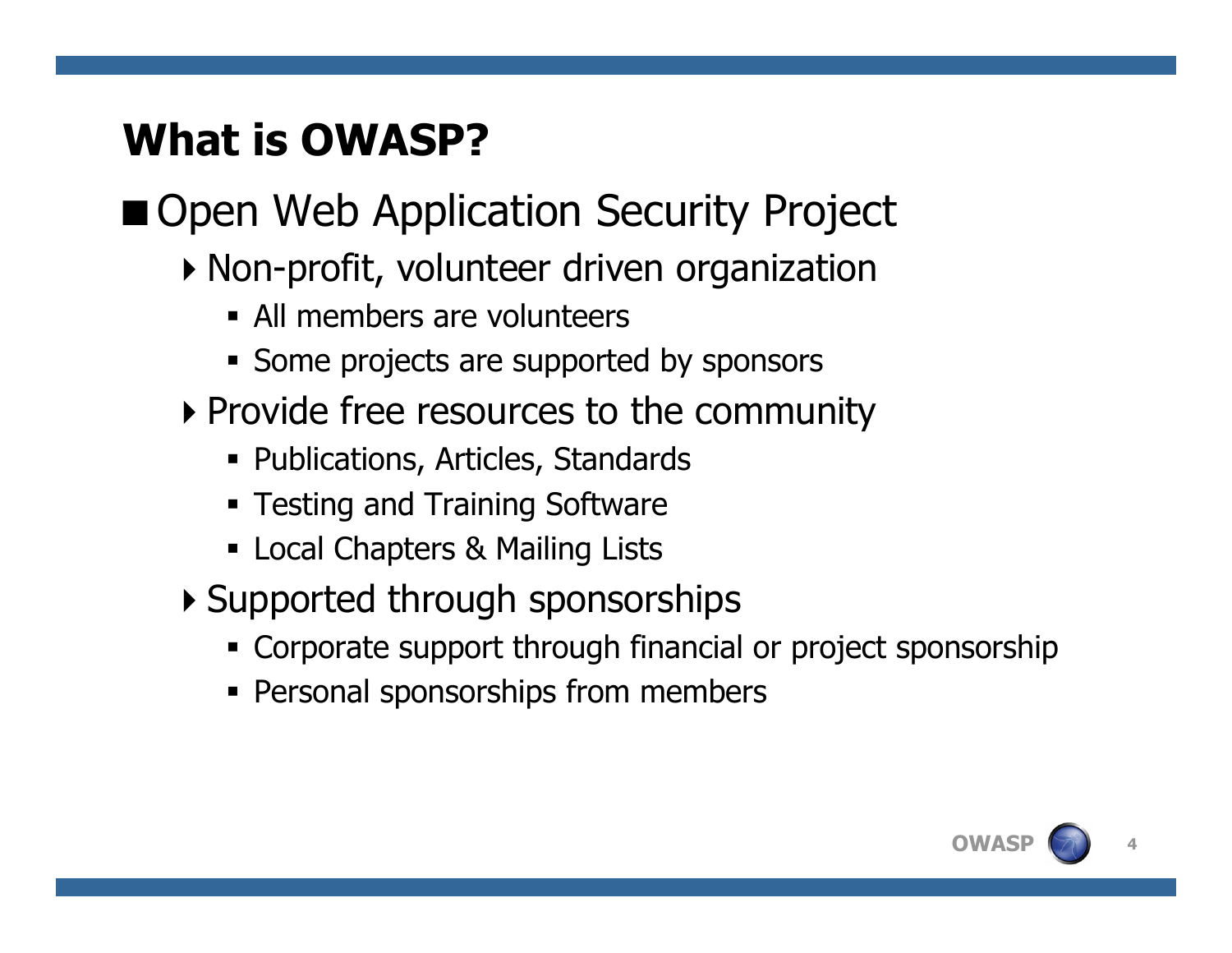## What is OWASP?

■ What do they provide?

- $\blacktriangleright$  Publications
	- OWASP Top 10
	- OWASP Guides to Building/Testing Secure Web Applications
- **Release Quality Tools/Documentation** 
	- WebGoat
	- WebScarab
- -Beta and Alpha Quality Tools/Documentation
	- Beta Tools (16) ,Alpha Tools(10)
	- http://www.owasp.org/index.php/Category:OWASP\_Project
- **Local Chapters** 
	- Community Orientation

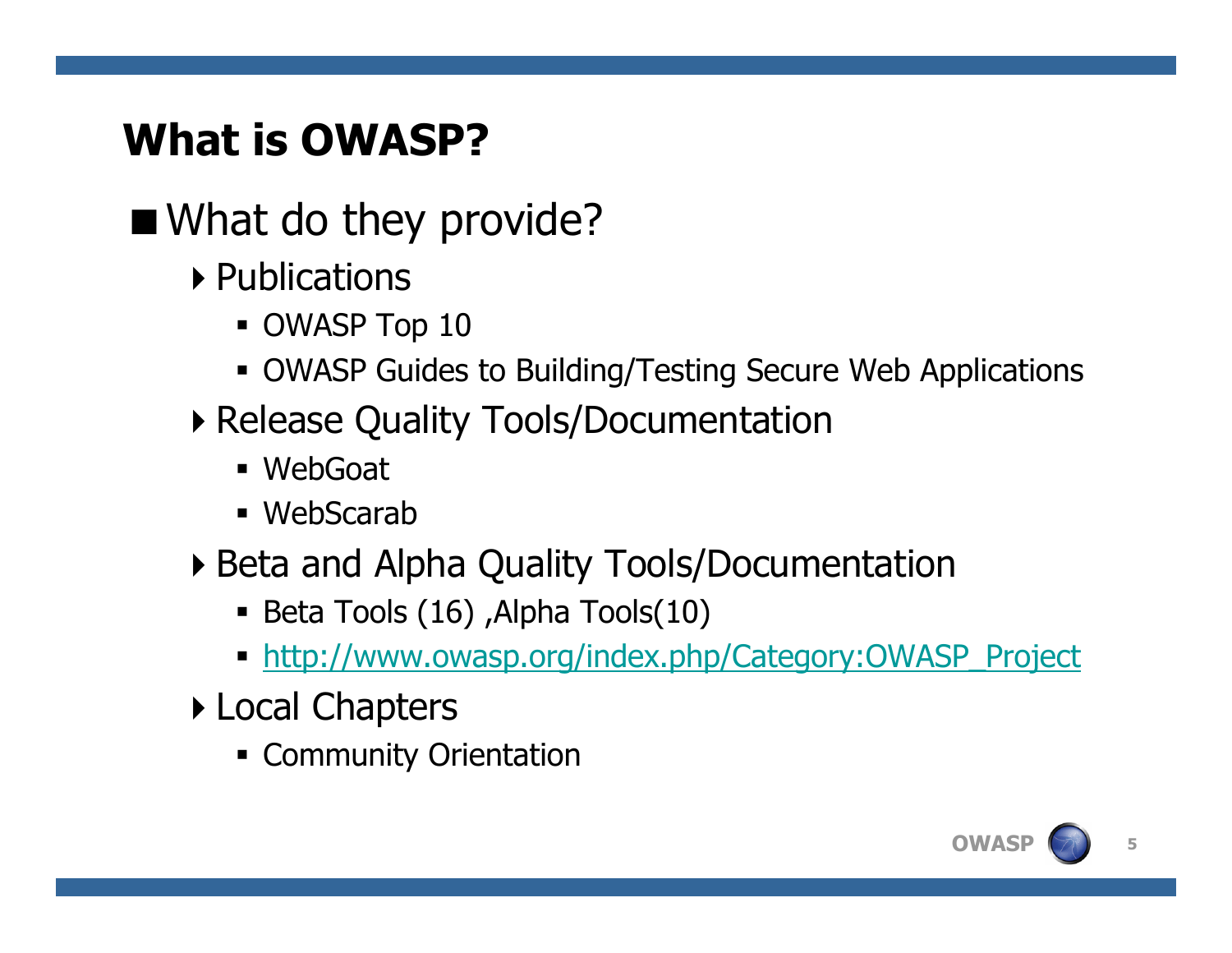## OWASP Publications

## Release Publications

- **Top 10 Web Application Security Vulnerabilities**
- -Guide to Building Secure Web Applications
- -Legal Project
- $\blacktriangleright$  Testing Guide
- -AppSec Faq

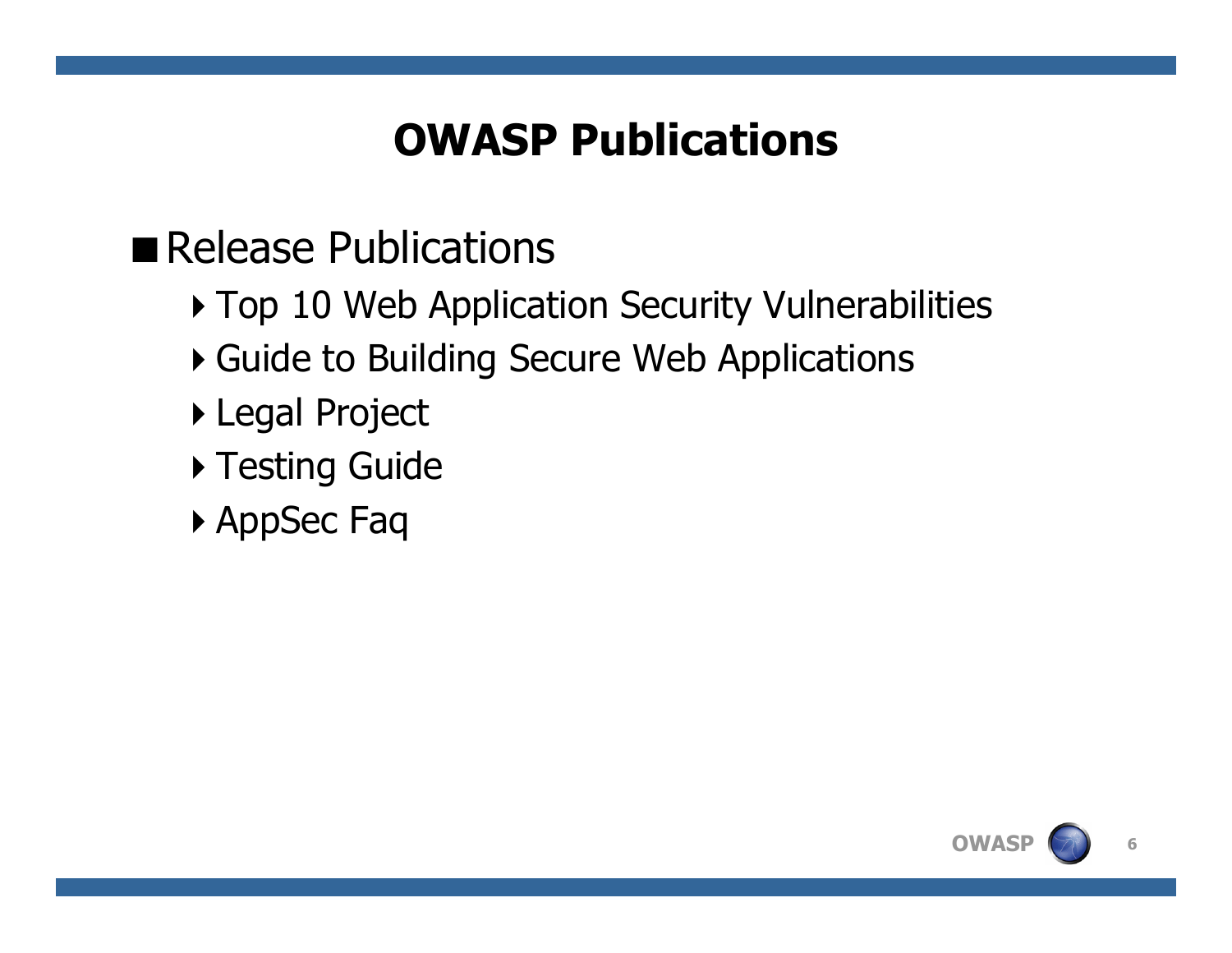## OWASP Publications

## Common Features

- -All OWASP publications are available free for download from http://www.owasp.org
- -Publications are released under GNU "Lesser" GNU Public License agreement, or the GNU Free Documentation License (GFDL)
- $\blacktriangleright$  Living Documents
	- Updating as needed
	- Ongoing Projects
- -OWASP Publications feature collaborative work in a competitive field

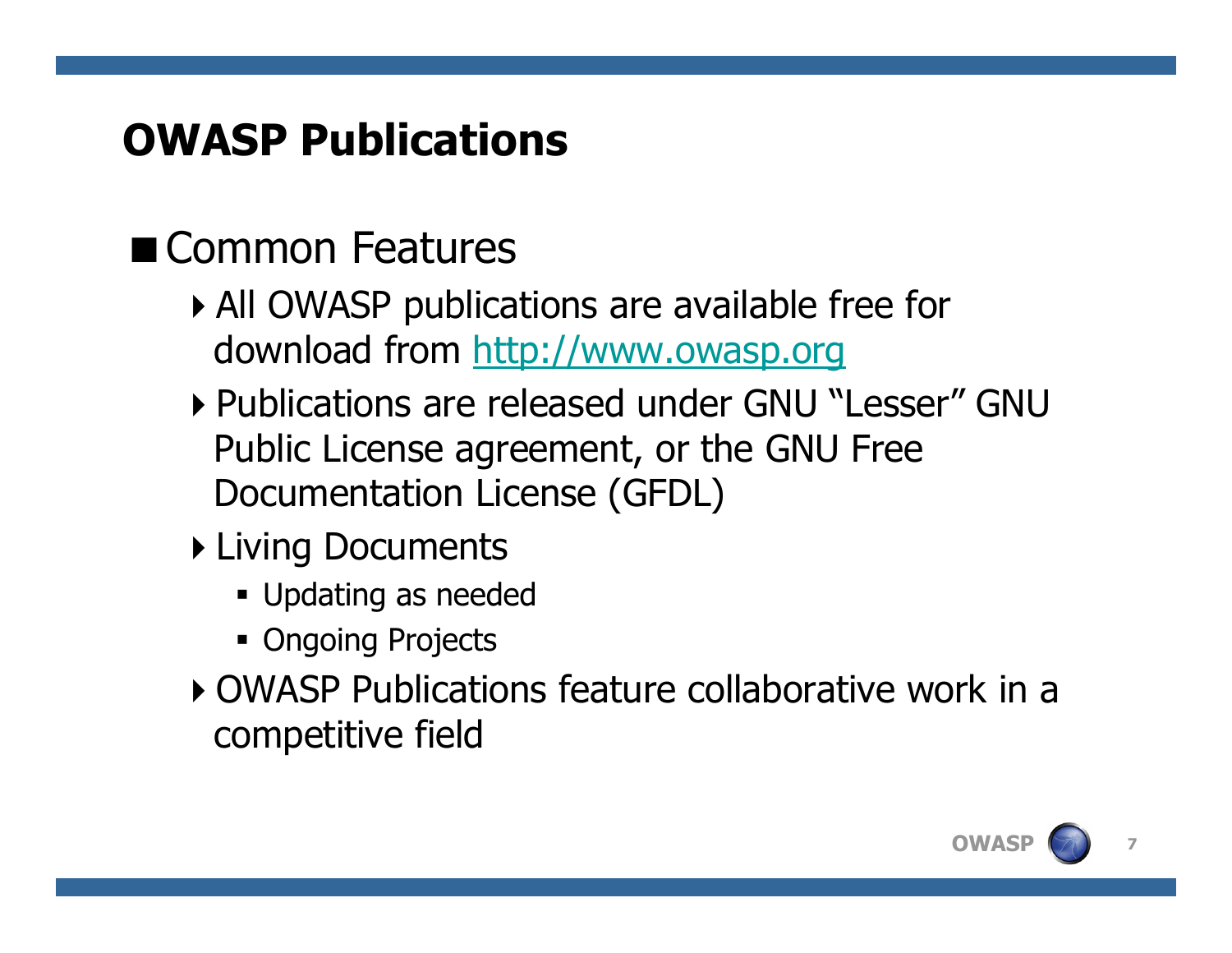## OWASP Publications – OWASP Top 10

**Top 10 Web Application Security Vulnerabilities** 

- $\blacktriangleright$  A list of the 10 most severe security issues
- -Updated on a yearly basis
- $\blacktriangleright$  Address issues with applications on the perimeter
- **Growing industry acceptance** 
	- Federal Trade Commission (US Gov)
	- US Defense Information Systems Agency
	- VISA (Cardholder Information Security Program)
- -A good starting point for developing web application security standards for organizations
- $\blacktriangleright$  List of Adopters
	- https://www.owasp.org/index.php/Category:OWASP\_Top\_Te n Project

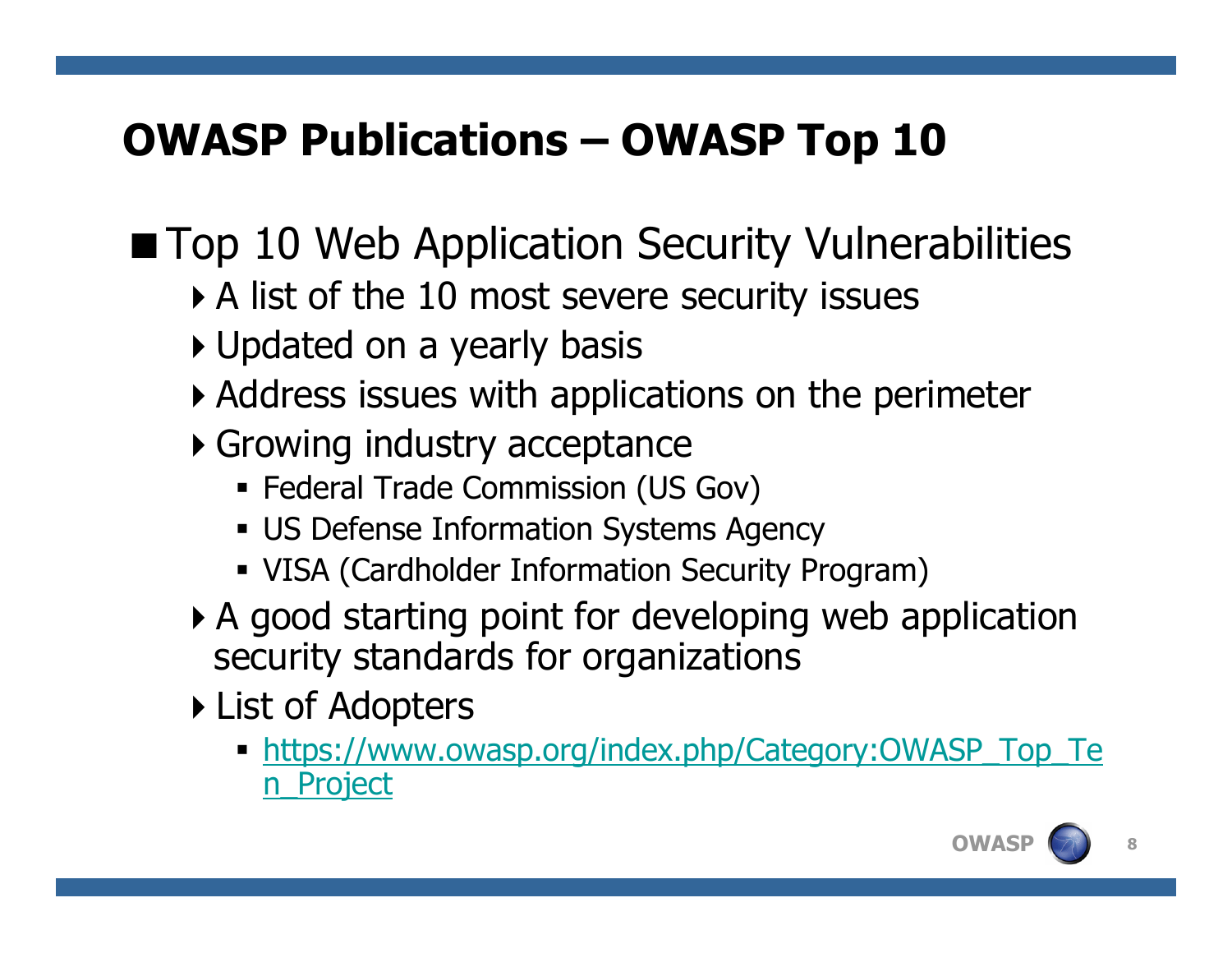## OWASP Publications - OWASP Top 10

## ■ Current (2007) Top Ten Issues

- $\blacktriangleright$  A1. Cross Site Scripting
- $\blacktriangleright$  A2. Injection Flaws
- -A3. Malicious File Execution
- -A4. Insecure Direct Object Reference
- -A5. Cross Site Request Forgery
- -A6. Information Leakage and Improper Error Handling
- **A7. Broken Authentication and Session Management**
- **A8. Insecure Cryptographic Storage**
- -A9. Insecure Communications
- -A10. Failure to Restrict URL Access

https://www.owasp.org/index.php/Top\_10\_2007

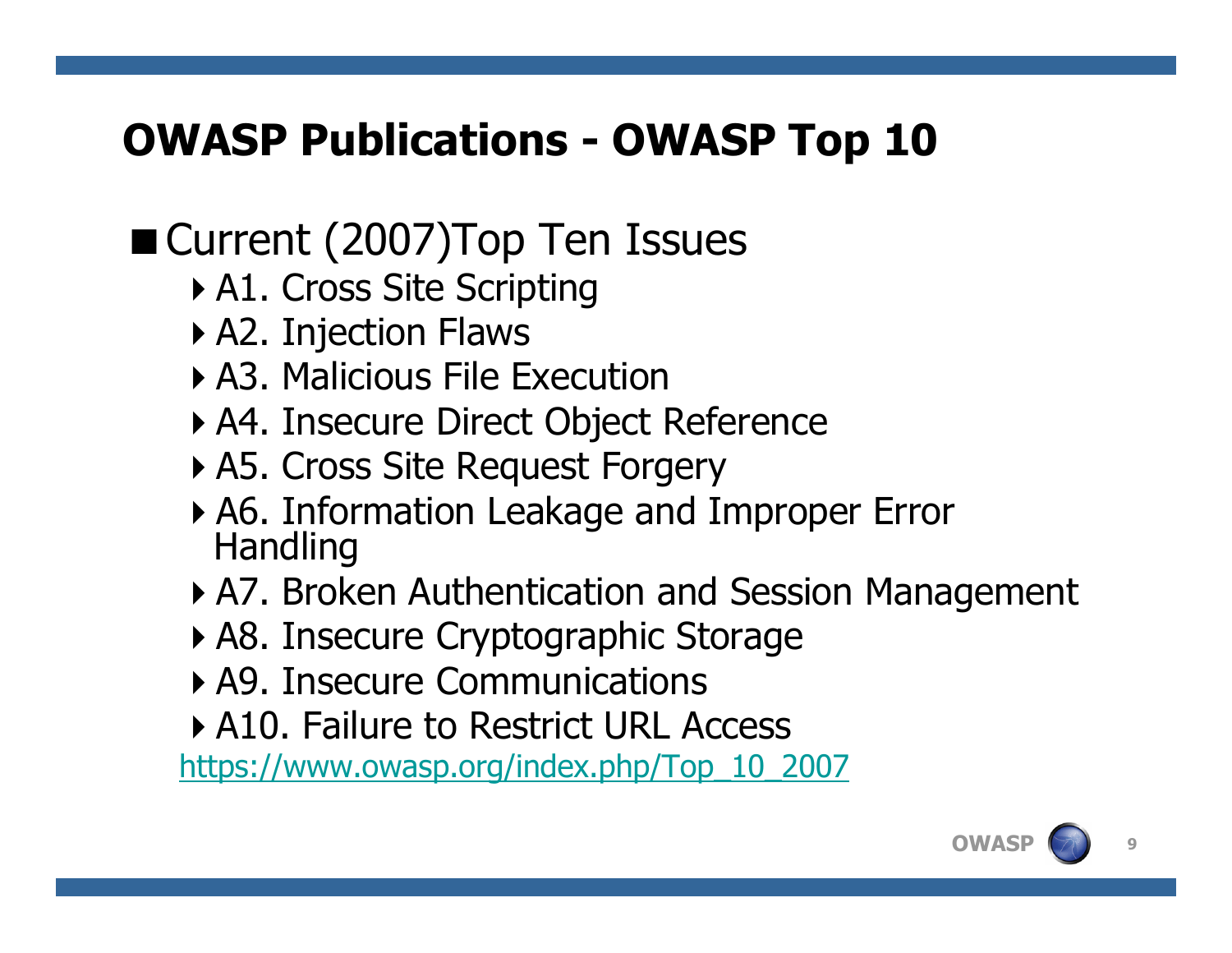## OWASP Publications - OWASP Top 10

## ■ Addressing the Top Ten

- **In Presentation (Future Meetings)** 
	- February 26 OWASP Top Ten will be discussed
	- March 25 OWASP Testing Guide will be discussed<br>}n the Mailing List
- -On the Mailing List
	- The mailing list is a public forum, and as such is suitable for asking questions in general
	- **Specific application issues should be discussed in private,** especially with regards to business projects
- **Focus Groups** 
	- If there is sufficient interest, focus groups can be created to discuss specific issues from the perspective of secure design/threat modeling, secure coding, source code analysis, security tests

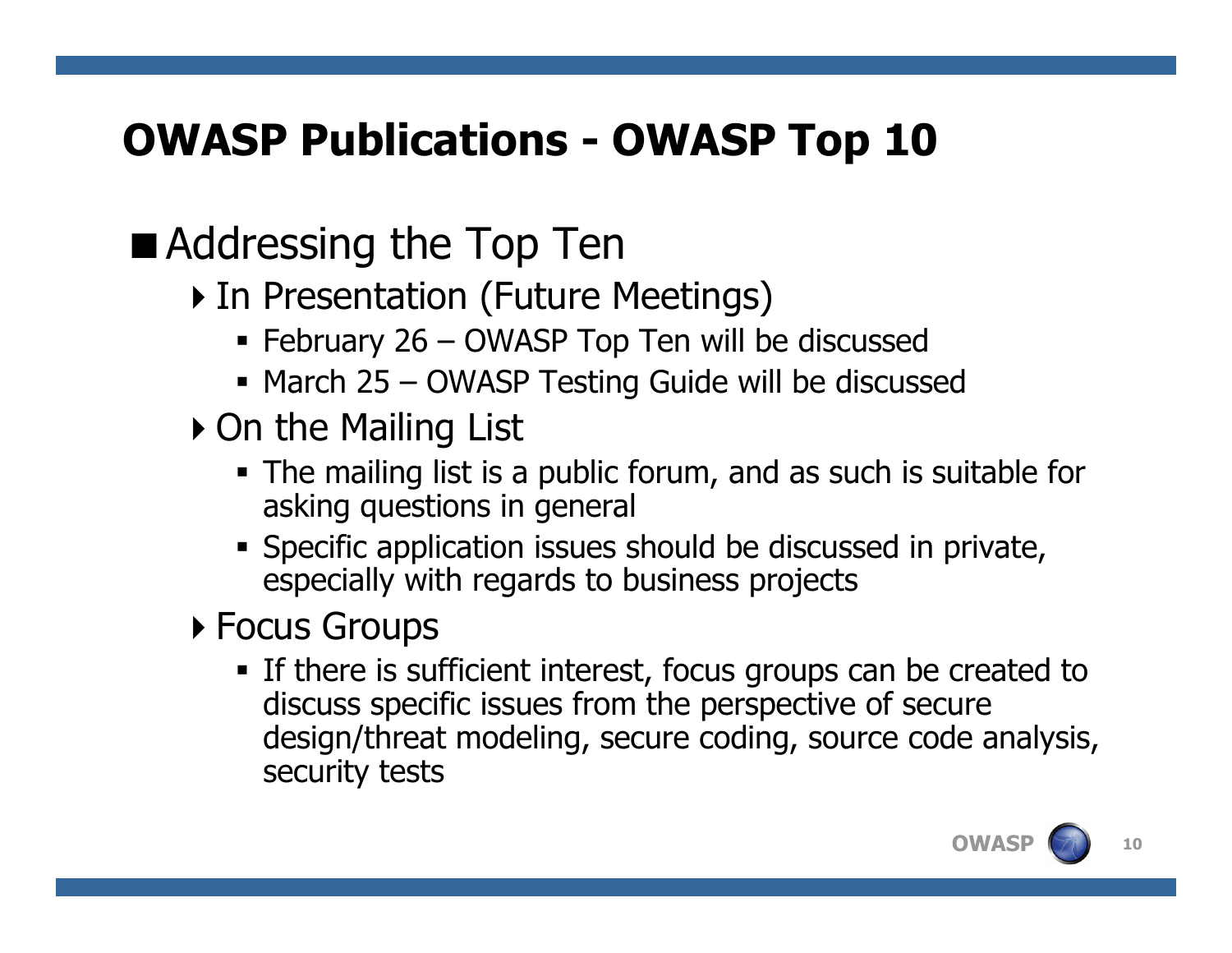#### OWASP Publications - OWASP Guide

## ■ Guide to Building Secure Web Applications

- -Provides a baseline for developing secure software
	- **Example 1** Introduction to security in general
	- **Example 21 Introduction to application level security**
	- **Discusses key implementation areas** 
		- Architecture
		- Authentication
		- Session Management<br>– Access Controls and *L*
		- Access Controls and Authorization<br>– Event Logging
		- Event Logging
		- Data Validation

http://www.owasp.org/index.php/OWASP\_Guide \_Project

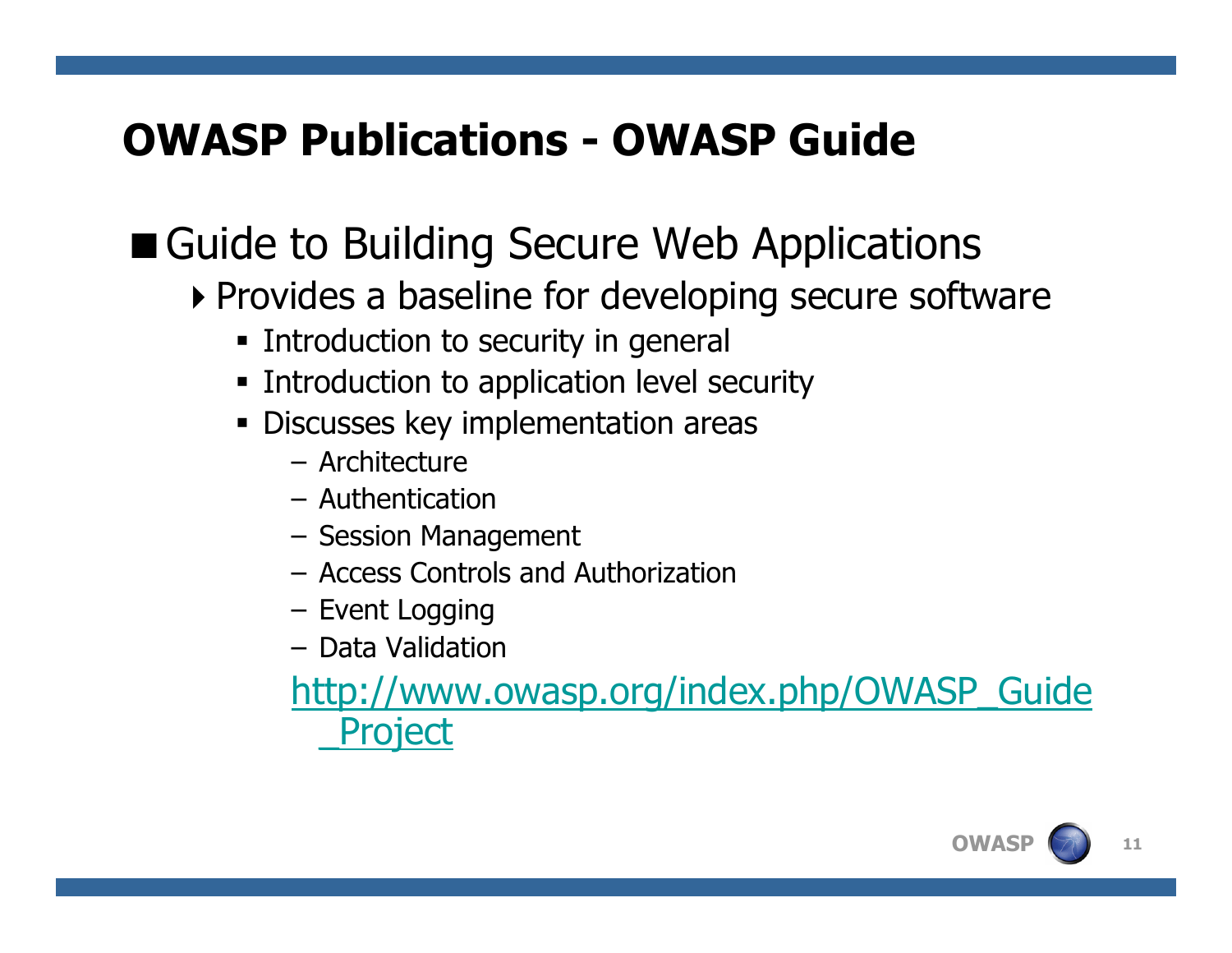## OWASP Publications - OWASP Guide

## **Future Topics regarding the Guide**

- **In Presentation (Future Meetings)** 
	- Following the Top Ten presentations specific issues will be addressed in monthly meetings
- -On the Mailing List
	- The focus of the OWASP group is to address all questions pertaining to application security, of any level of technical ability
- **Focus Groups** 
	- **If there is sufficient interest, focus groups can be created to** discuss specific issues

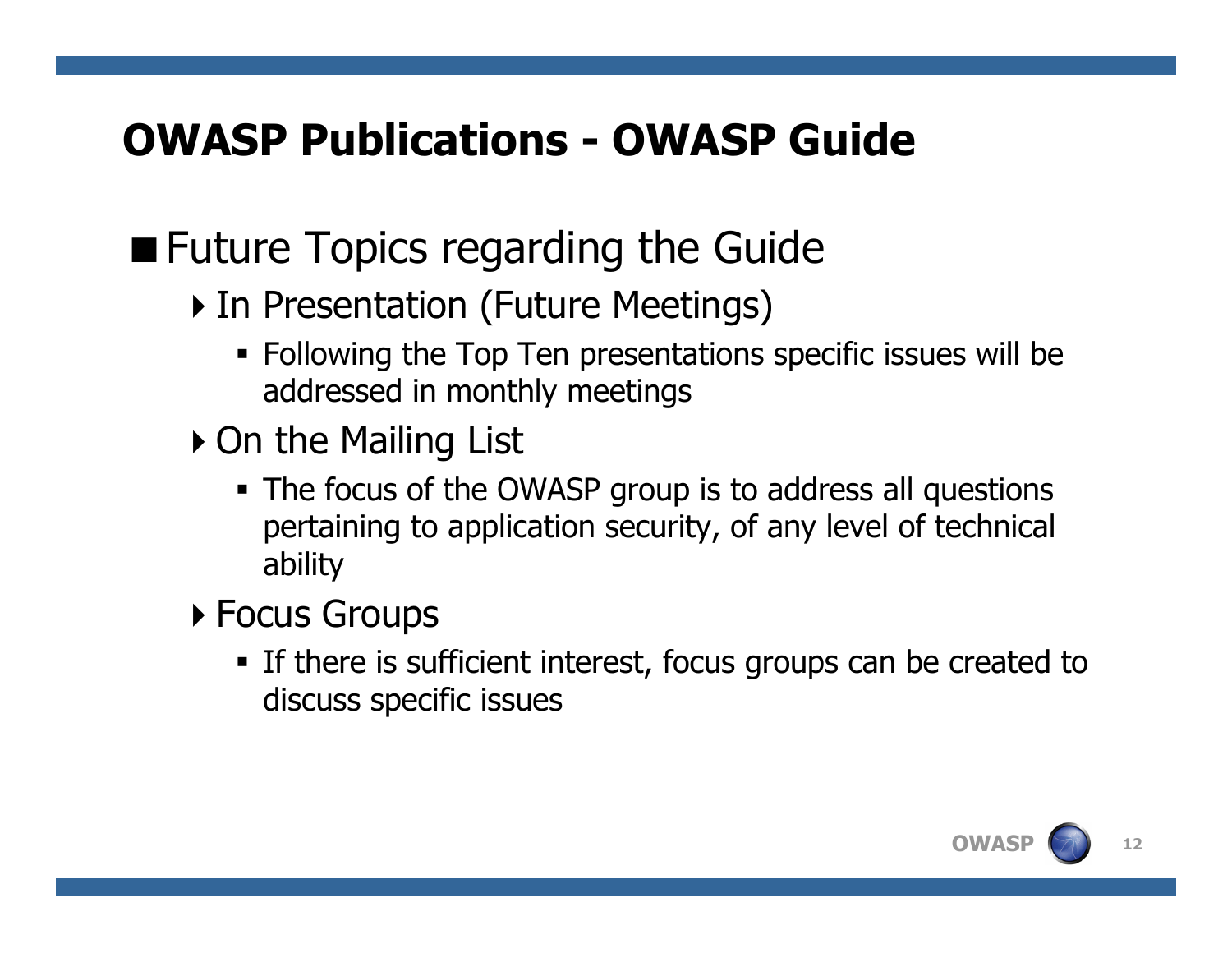## OWASP Publications – OWASP Legal

## **Legal Project**

- **Project focused on contracting for secure software**
- -Secure Software Contract Annex
	- Targeted towards consultants
	- **Addresses secure software concerns between customers and** vendors
- -Secure software contracting hypothetical case study
	- **Company outsourced web application development to a** software shop
	- **Company sue the developers on breach of contract for** negligence
- $\blacktriangleright$  This project does NOT provide legal advice, but rather guidelines from which legal documents can bedrafted

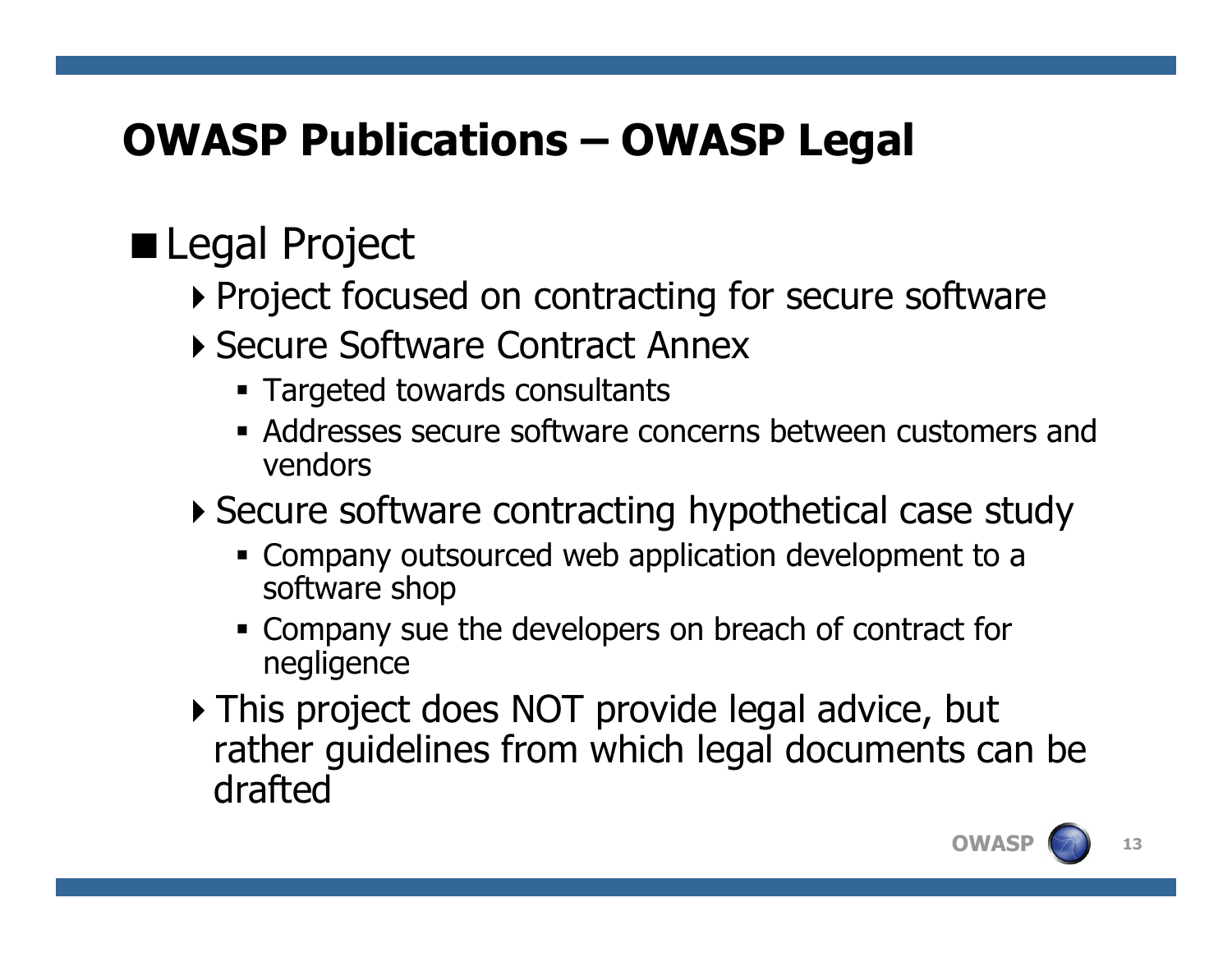## OWASP Publications – Testing Project

## ■ Security Testing Guide

- $\blacktriangleright$  A framework for testing web applications
	- Testing Best Practices (when to test, what to test and how)
	- Testing Methodologies (manual reviews, threat modeling, code reviews, penetration testing)
	- Testing Tools (black box, white box static parsers, dynamic analyzers, acceptance test tools)
	- Test Cases For Common Web Application Vulnerabilities
	- Criteria for Evaluating The Risk Severity For The Vulnerabilities
	- $\textcolor{red}{\bullet}$  Reporting
- $\blacktriangleright$  Getting the Guide
	- http://www.owasp.org/index.php/OWASP\_Testing\_Project

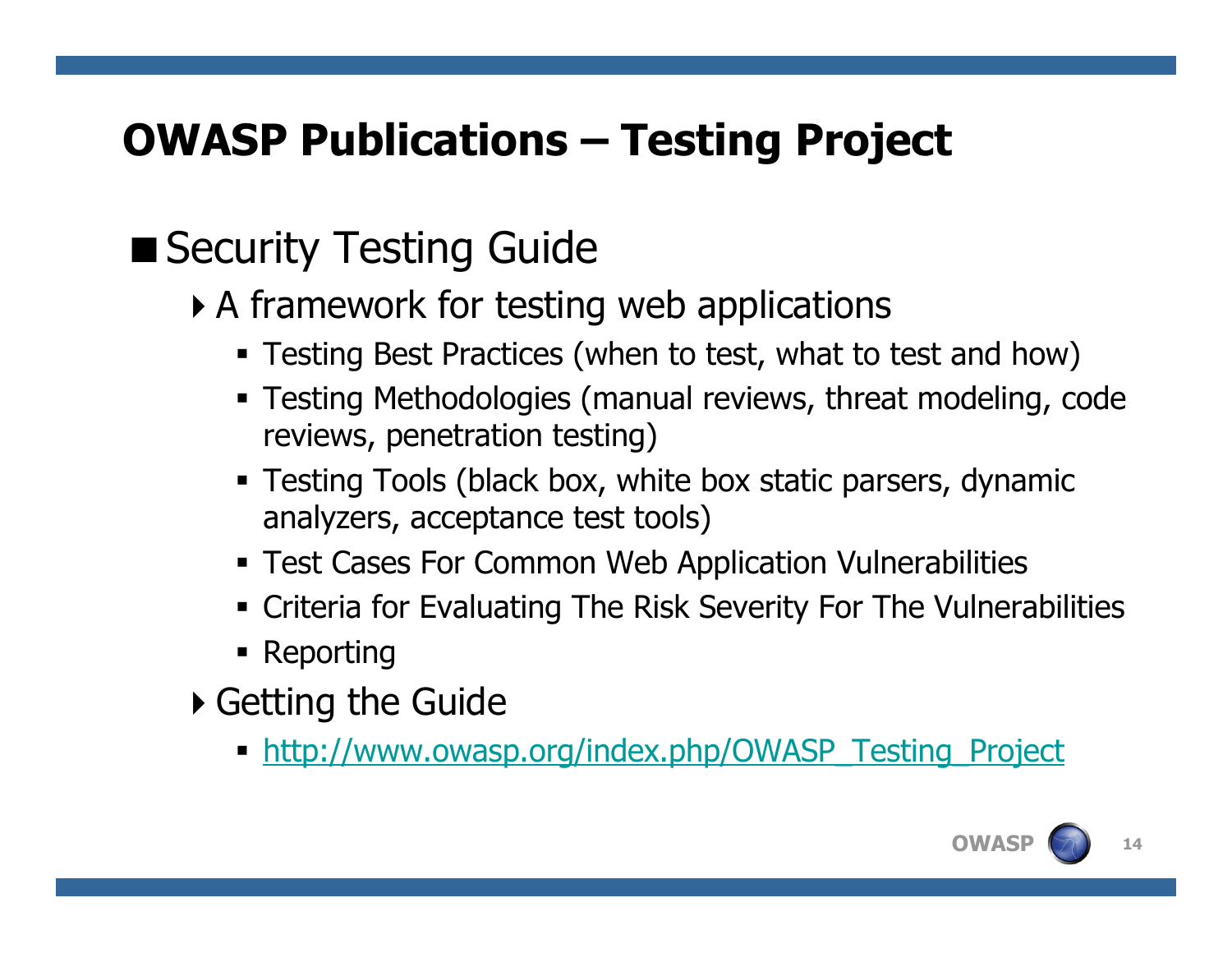#### OWASP Tools Demo By Blaine Wilson

- Webscarab web proxy
- **Nebgoat Training web site**

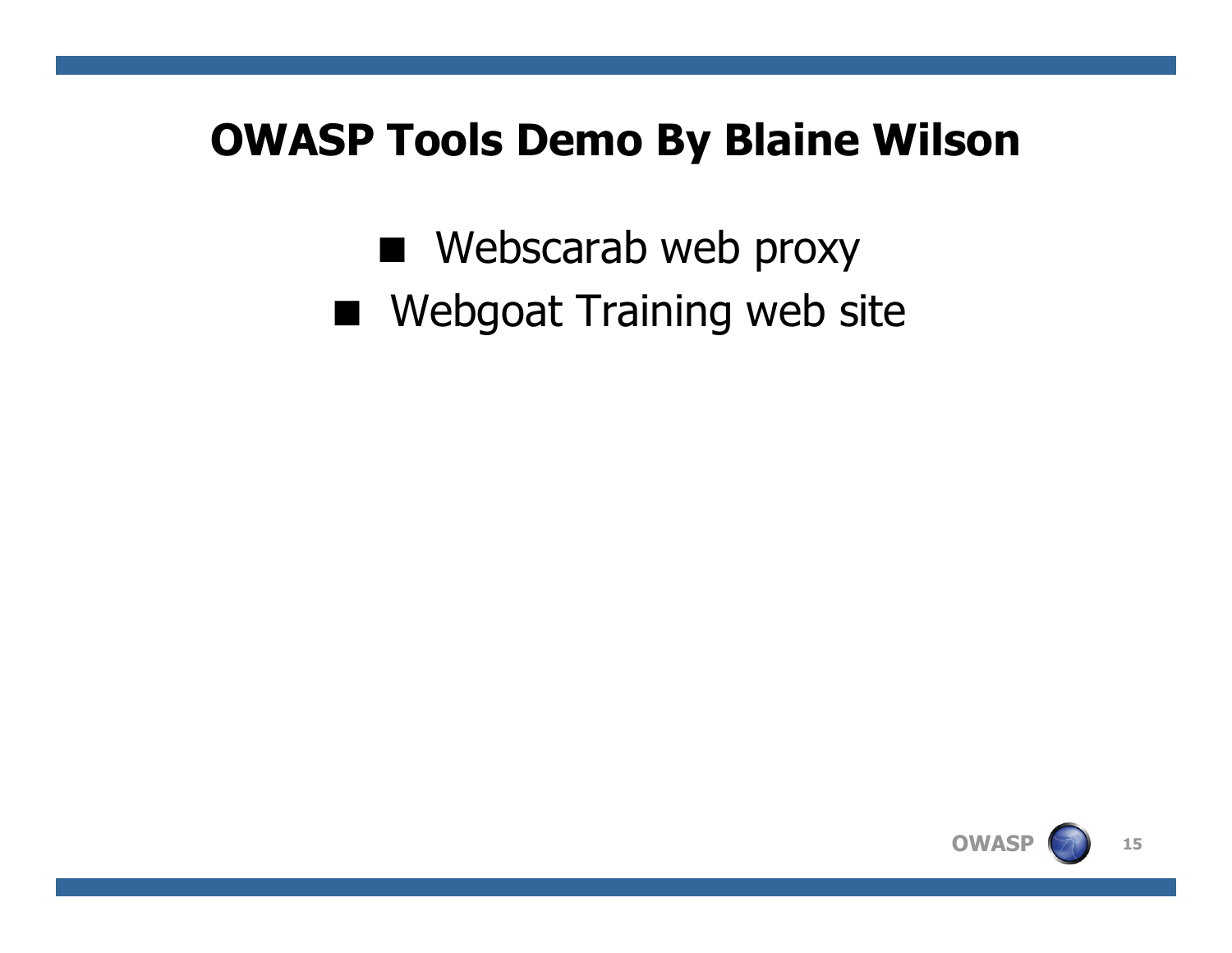## ■ WebScarab

- -A framework for analyzing HTTP/HTTPS traffic
- $\blacktriangleright$  Written in Java
- $\blacktriangleright$  Multiple Uses
	- Developer: Debug exchanges between client and server
	- Security Analyst: Analyze traffic to identify vulnerabilities
- **Technical Tool** 
	- **Focused on software developers**
	- Extensible plug-in architecture
	- **Open source; easy to extend core system**
	- Very powerful tool
- $\blacktriangleright$  Getting the Tool
	- http://www.owasp.org/software/webscarab.html

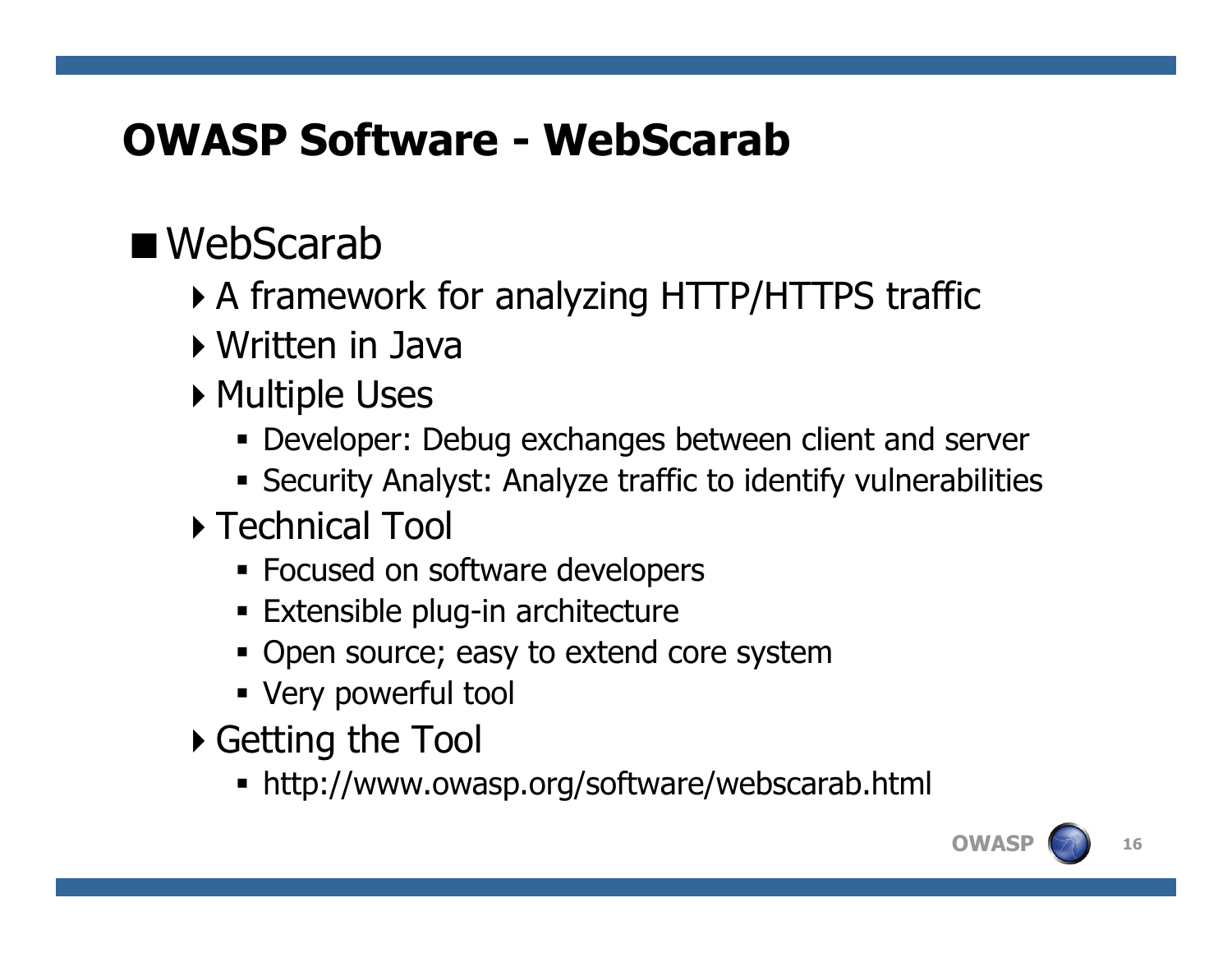#### ■ WebScarab

- -Client server application using HTTP as the transport
- -Delegation of tasks between the client and the server



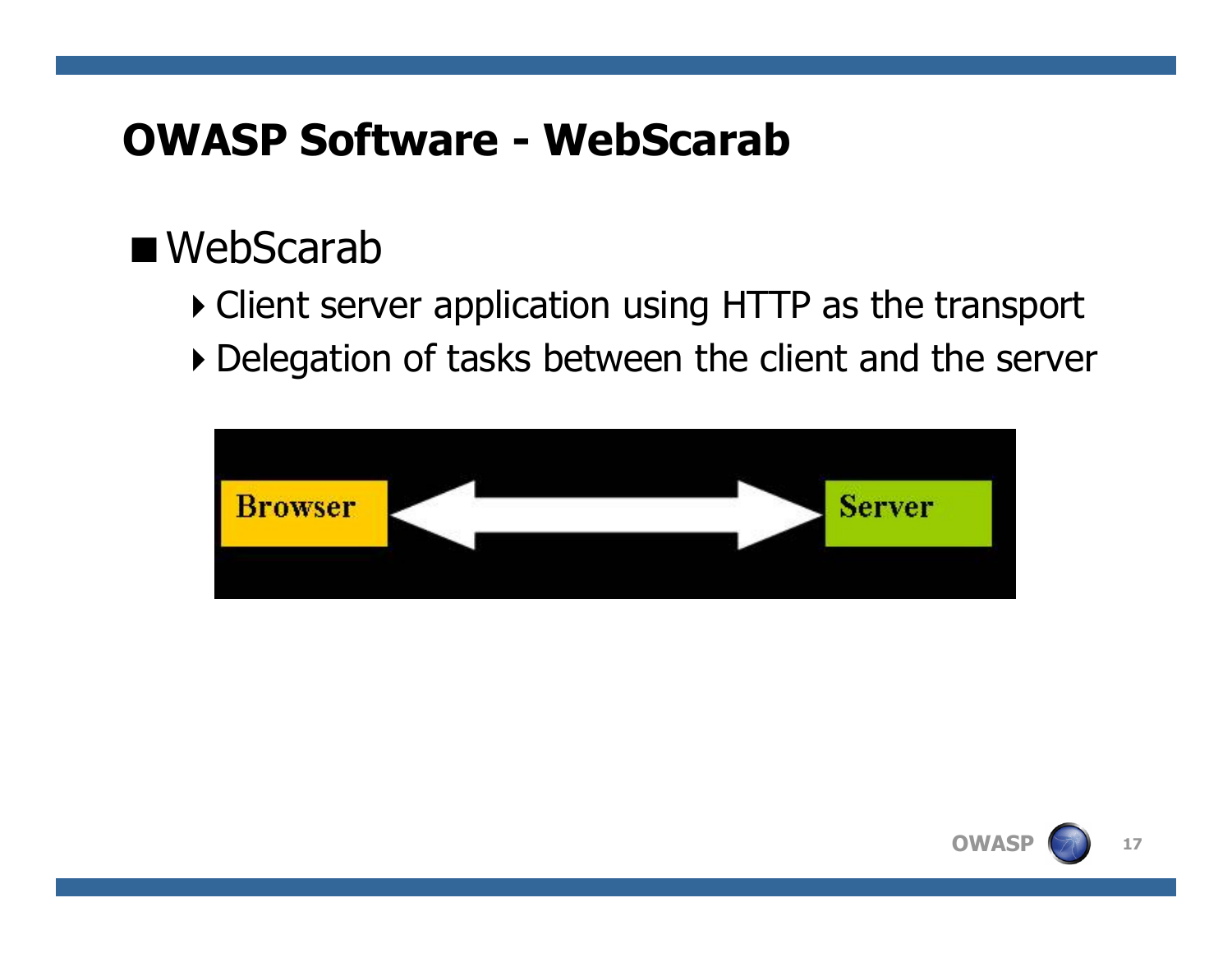#### ■ WebScarab

- -Resides between the client and the server
- -Services requests on behave of the client
- -Benefits include; Caching, Content filtering, Reformatting for special browsers (cell phones), Track usage



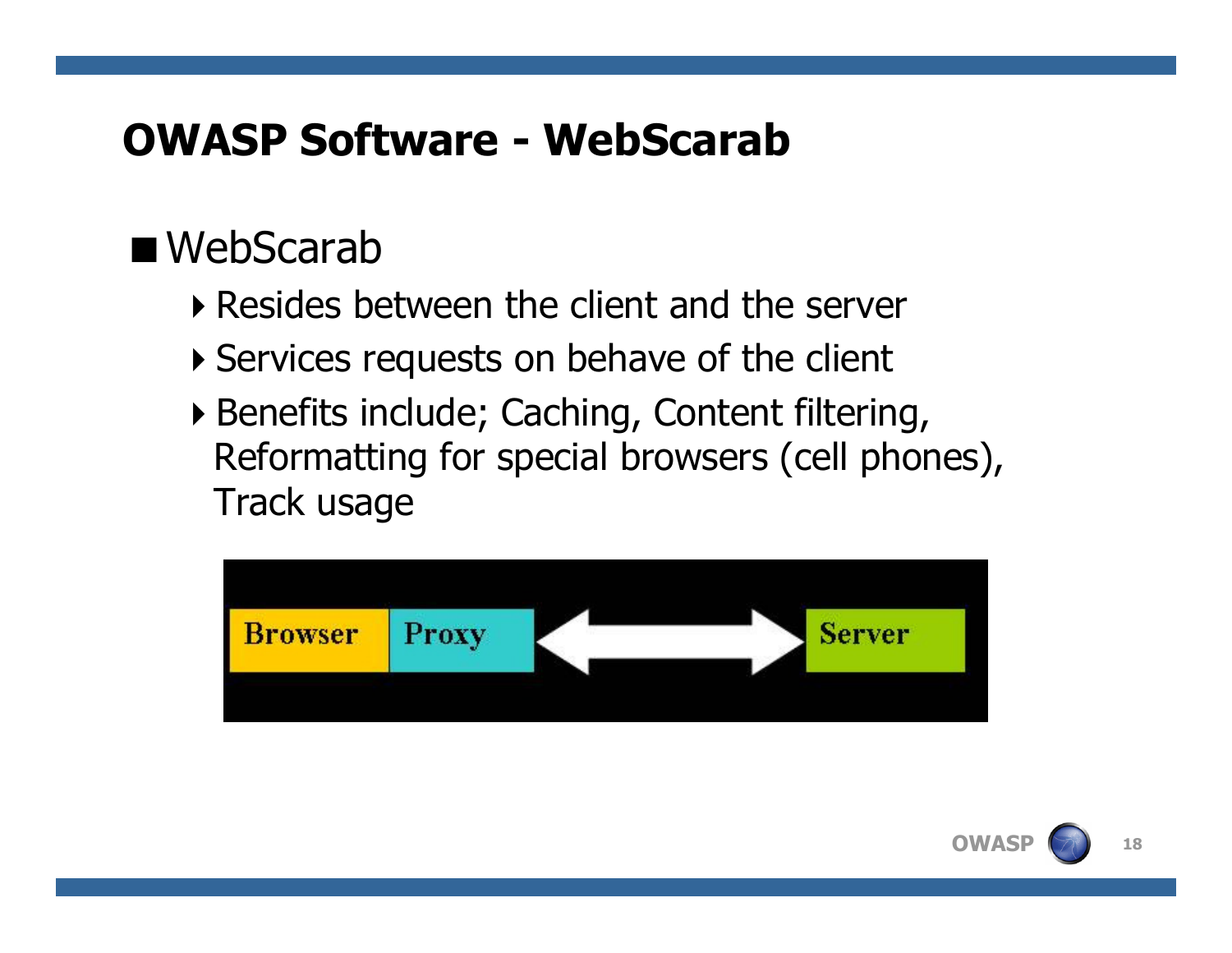#### DEMO

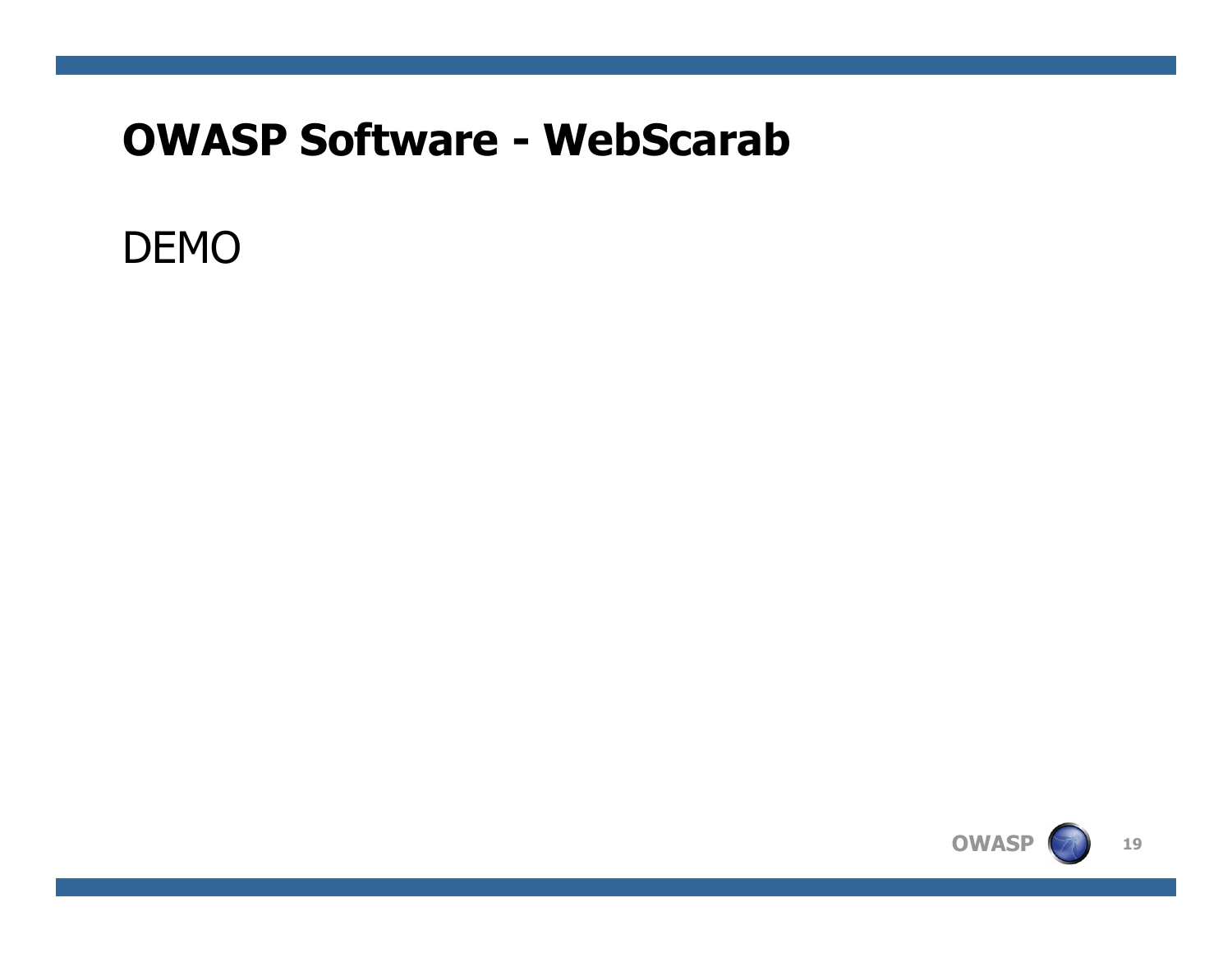#### OWASP Software - WebGoat

## ■ WebGoat

- $\blacktriangleright$  Primarily a training application
- ▶ Provides
	- An educational tool for learning about application security
	- A baseline to test security tools against (i.e. known issues)
- $\blacktriangleright$  What is it?
	- A J2EE web application arranged in "Security Lessons"
	- Based on Tomcat and JDK 1.5
	- **Oriented to learning** 
		- Easy to use
		- Illustrates credible scenarios
		- Teaches realistic attacks, and viable solutions

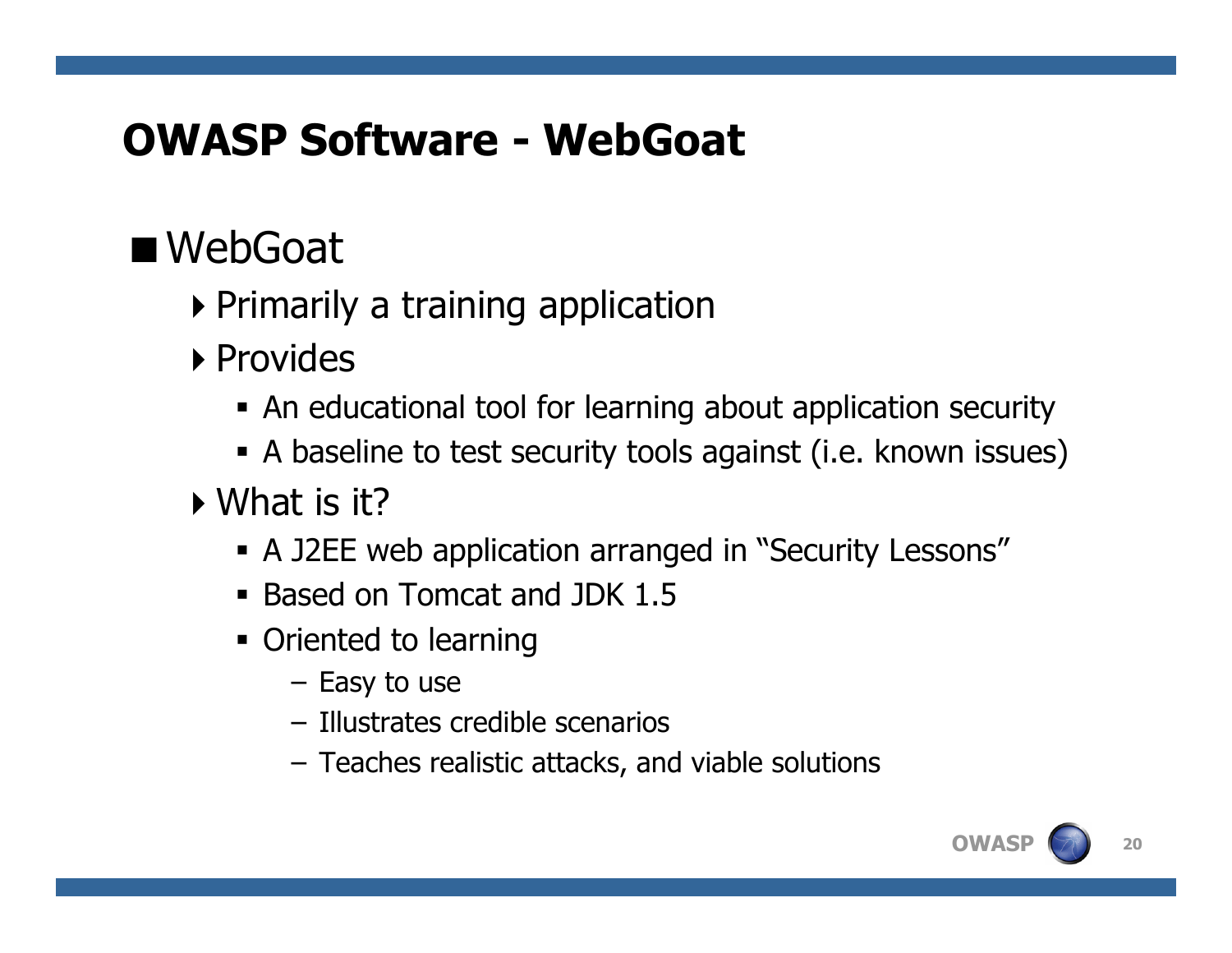#### OWASP Software - WebGoat

#### $\blacksquare$  WebGoat – What can you learn?

- -A number of constantly growing attacks and solutions
	- Cross Site Scripting
	- **SQL Injection Attacks**
	- **Thread Safety**
	- **Field & Parameter Manipulation**
	- **Session Hijacking and Management**
	- Weak Authentication Mechanisms
	- Many more attacks added
- $\blacktriangleright$  Getting the Tools
	- http://www.owasp.org/software/webgoat.html
	- **Simply download, unzip, and execute**

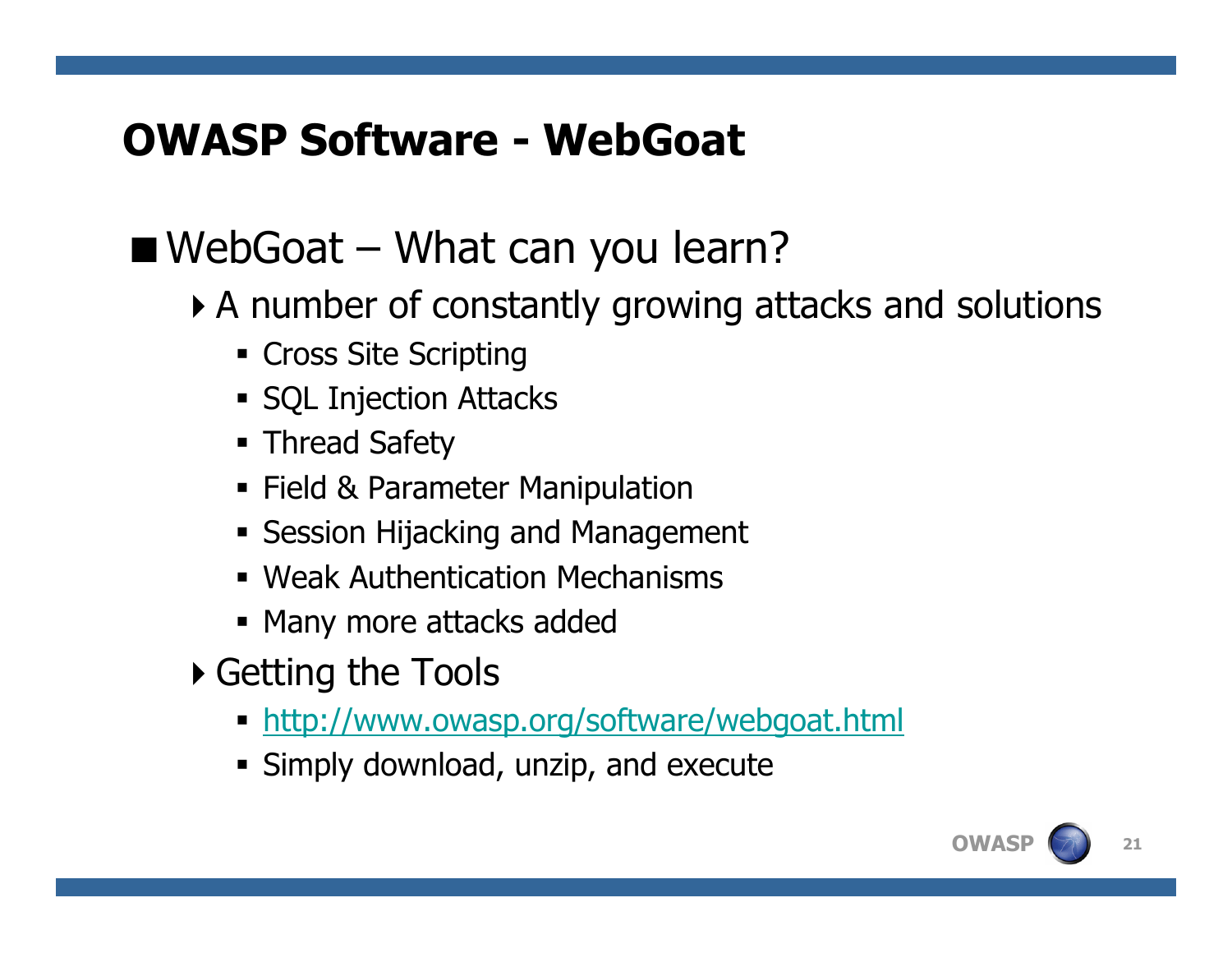#### OWASP Software – WebGoat

#### DEMO

#### Warning

**Using what you have learned on your company's** web applications will get you fired.

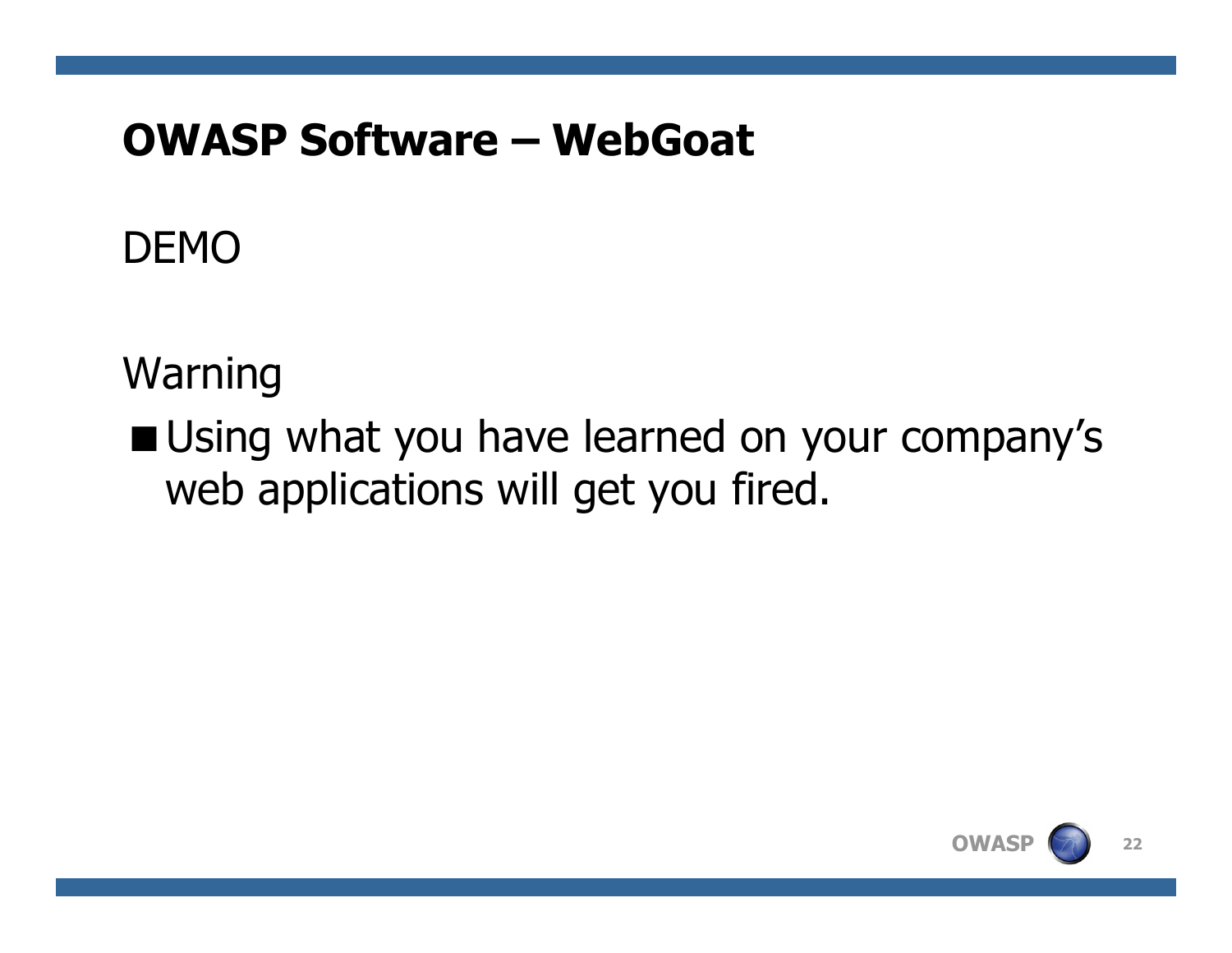■ The main objective it to building a community

**Local Chapters provide opportunities for OWASP members** to share ideas and learn information security, several locations around the world:

http://www.owasp.org/apps/maps/index.jsp

- -Open to all; any level of proficiency
- -Provide a forum to discuss issues based on local regulation and legislation
- -Provide venue for invited guests to present new ideas and projects
- $\blacktriangleright$  To join a chapter, simply sign up on the mailing list: https://lists.owasp.org/mailman/listinfo/owasp-cincinnati



**OWASP**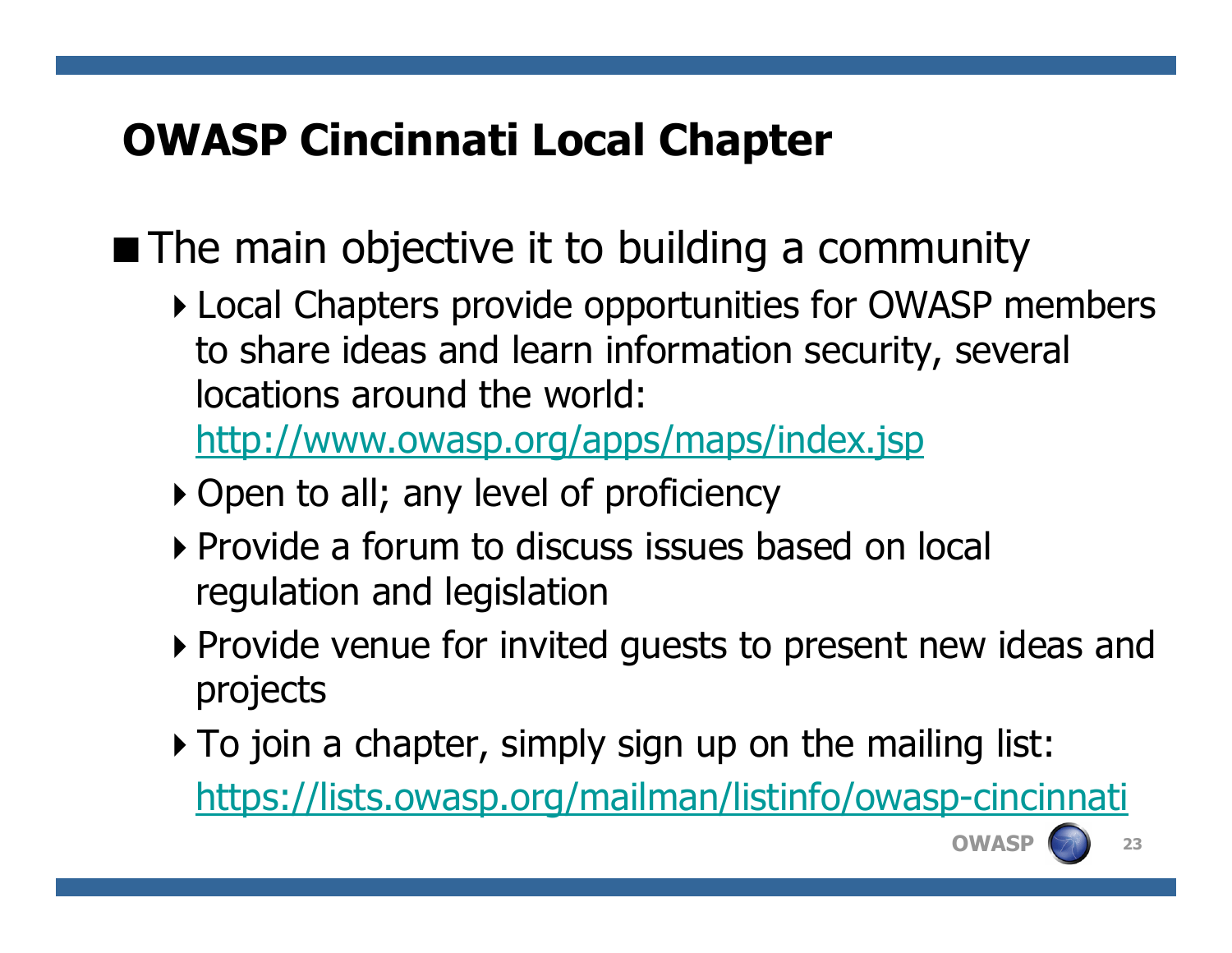## ■ Started October 2007

- $\blacktriangleright$  Need to establish a web application security community to serve security professionals
- -Support from Citigroup (location, speakers)
- What do we have to offer?
	- $\blacktriangleright$  Monthly Meetings
	- -Mailing List
	- -Presentations & Groups
	- -Open Forums for Discussion
	- -Vendor Neutral Environments

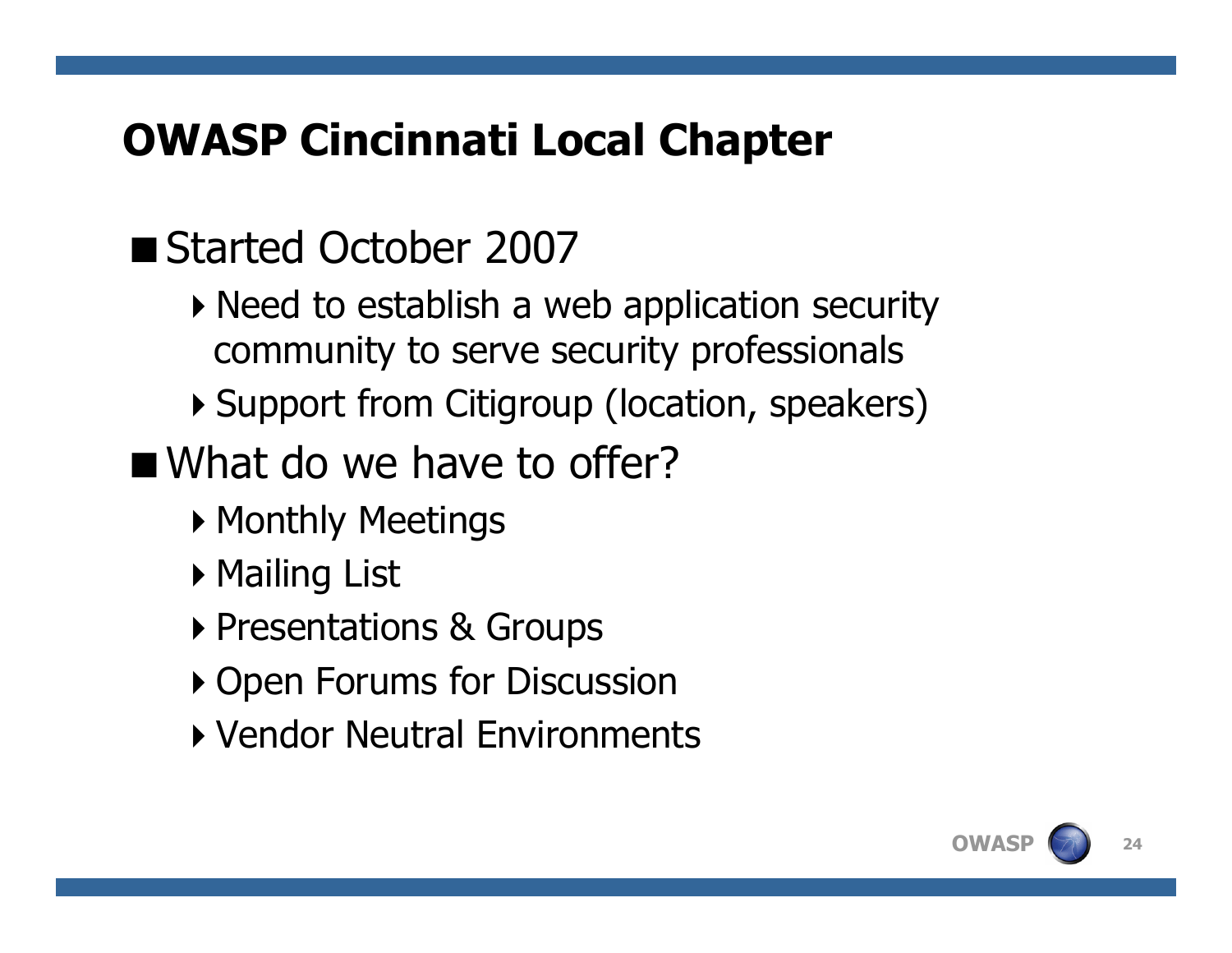- $\blacktriangleright$  Monthly Meetings
	- An opportunity to listen to monthly presentations introducing OWASP (prior to regular meetings)
	- **An opportunity to attend special presentations focused on** OWASP projects, and focusing on specific areas of interest
	- **An opportunity to work with organizers to show additional** presentations and develop workshops to address specific issues
	- An open environment for discussion of information security suitable for novices, professionals, and experts
	- Free Coffee!!!!!

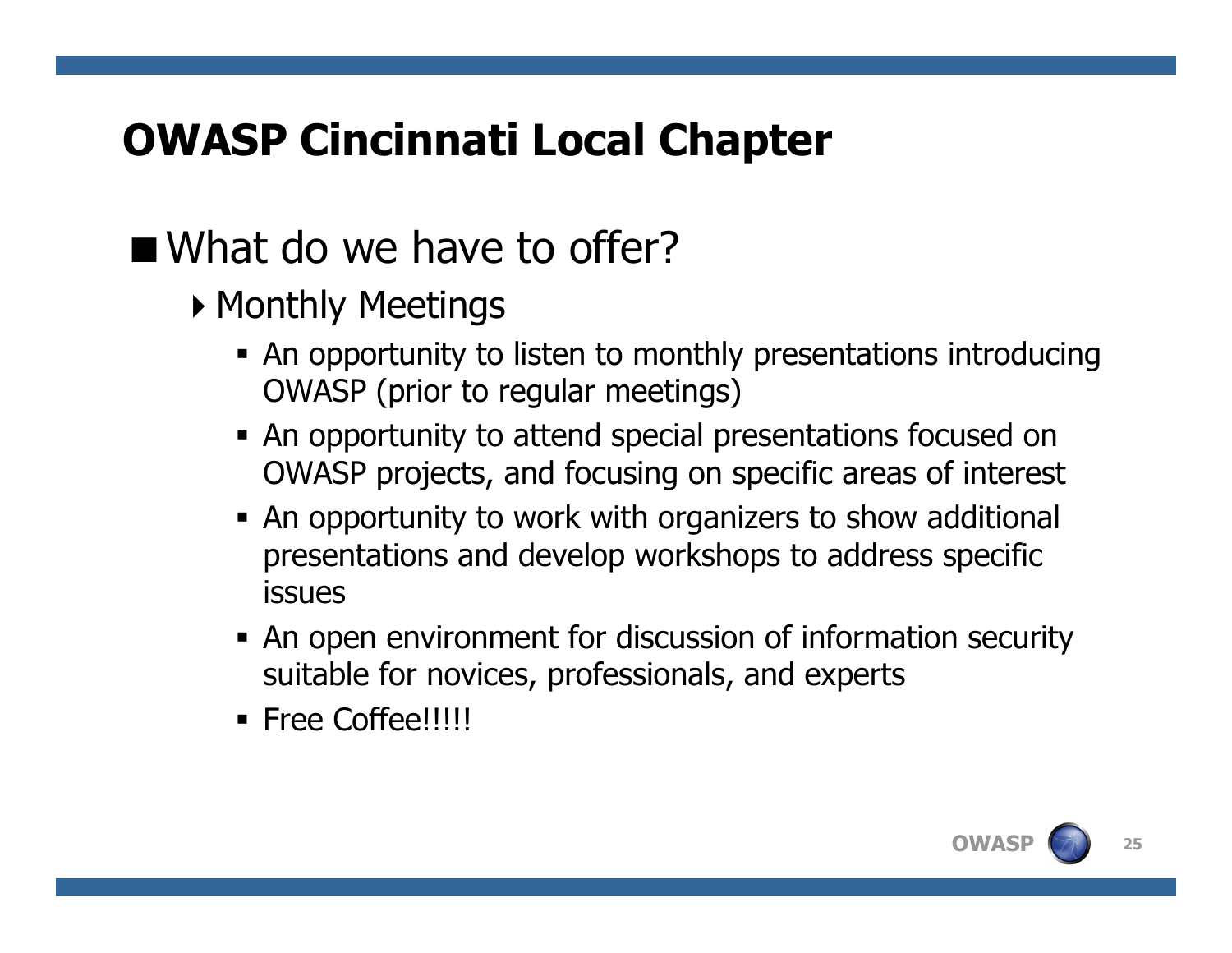- $\blacktriangleright$  Mailing Lists
	- A wide selection of mailing lists are available from the OWASP main page, including specific mailing lists for all topics covered today https://lists.owasp.org/mailman/listinfo
	- A local mailing list which can be used to arrange focus groups, monthly meetings, and discuss issues of importance locally https://lists.owasp.org/mailman/listinfo/owaspcincinnati
- -Rules
	- Keep it professional; most subscribers currently receive messages to business accounts
	- No sales or marketing materials; the list will be restricted to subscribers, however if spam becomes an issue moderation will be enforced

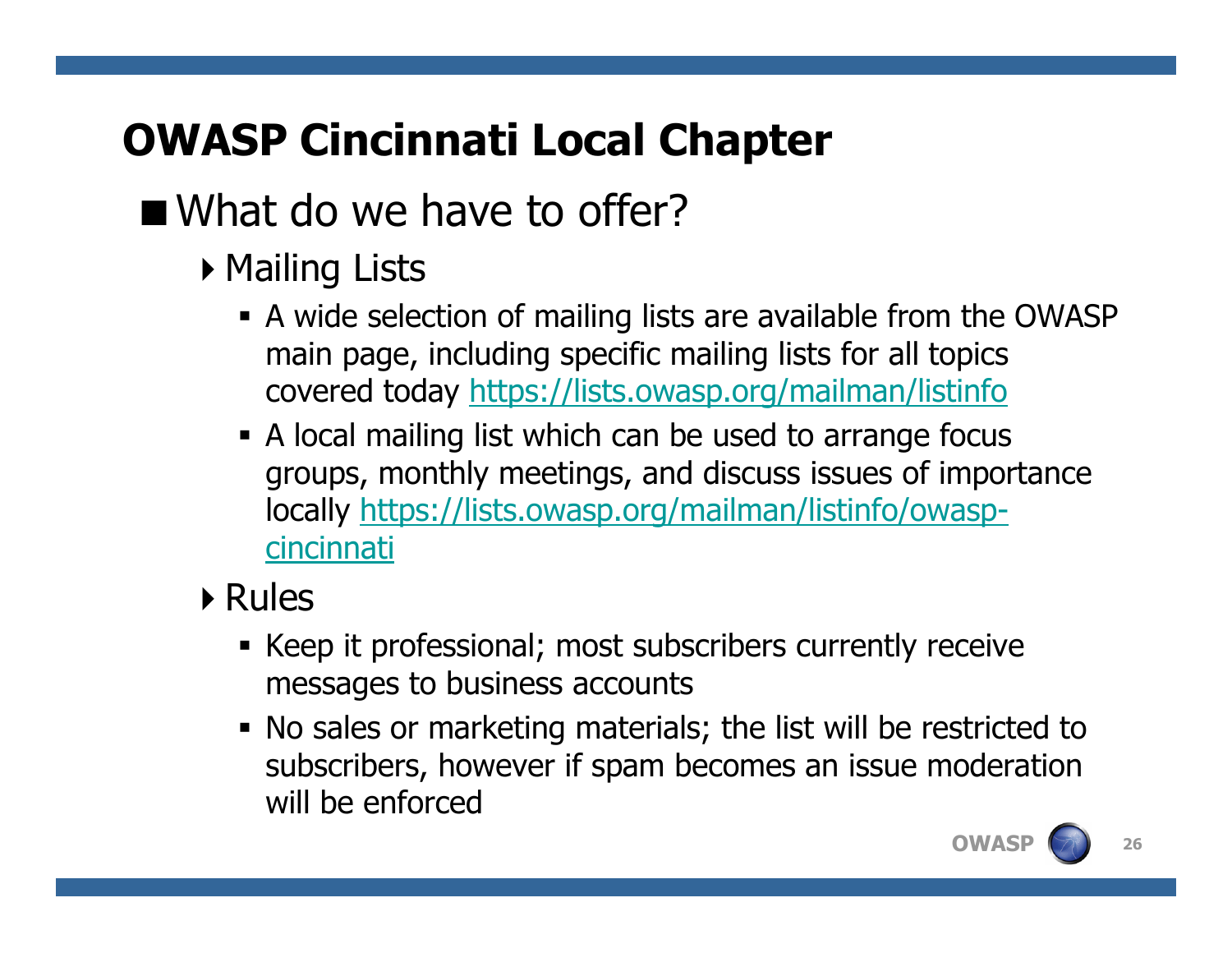- **Informative Presentations** 
	- Every monthly meeting will host a 60 minute presentation on a new topic or area of interest
	- Strong focus on building understanding of technical issues
	- **If enough interest is generated, specialized presentations can** be scheduled
- **Focus Groups** 
	- As the organization grows focus groups may form allowing for focused discussion outside of monthly meetings
	- Formalized focused groups can be created to tackle specific issues

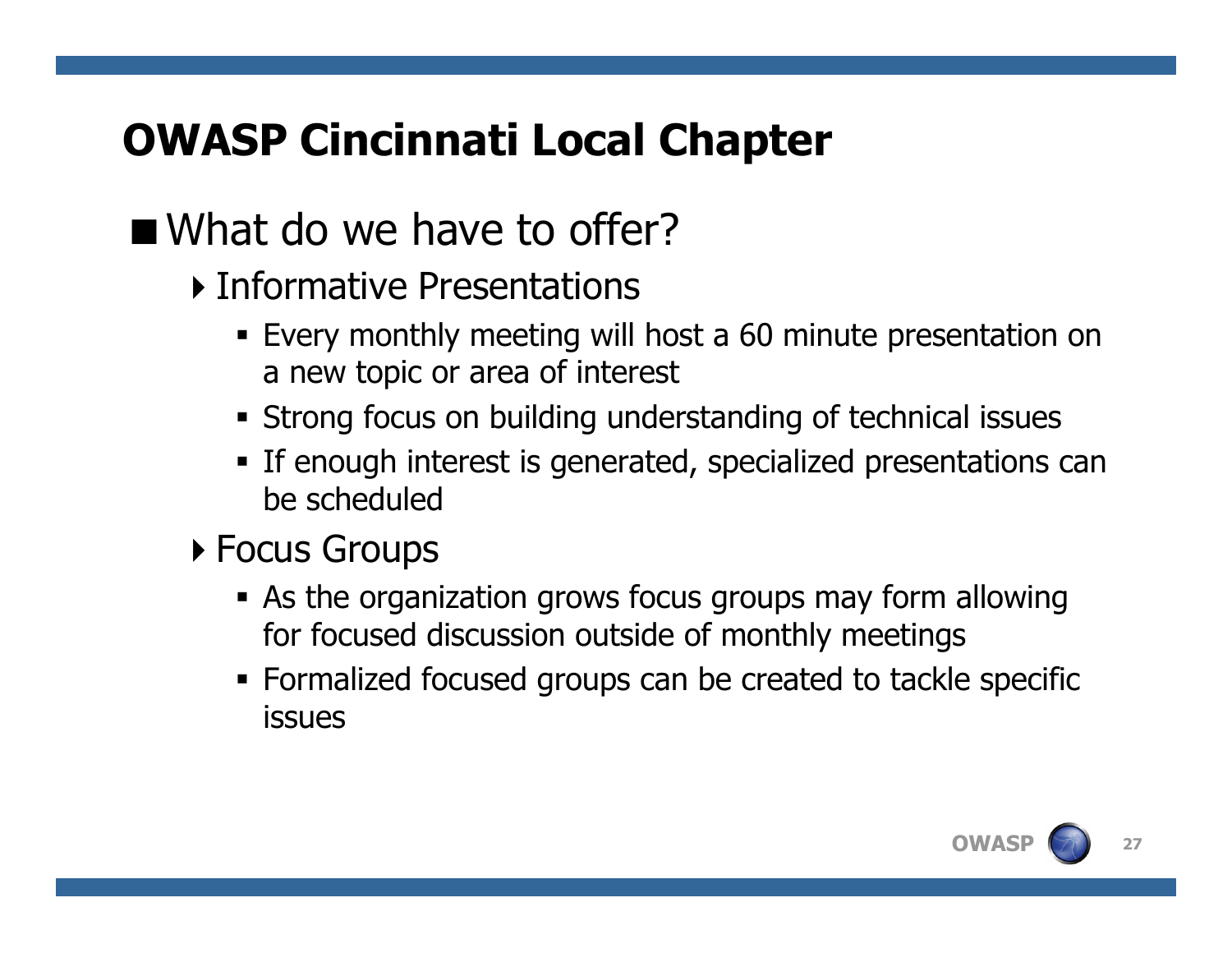- -Vendor Neutral Environments
	- **Exame about security without the sales pitches**
	- OWASP does not sells: all revenue generated from either website advertising or donations
	- Vendor Neutral Environments
- -Strict guidelines for chapter presentations and sponsorship
	- All sponsors must be approved by The OWASP Foundation.
	- **No product presentations !**
	- Presentations that focus on a problem or set of problems and discuss solution approaches that may refer to or show examples of various products are allowed.
	- . Snonsorshin shall he in the form of donation Foundation in the name of the local chapter and to provide food / beverages at meeting events.

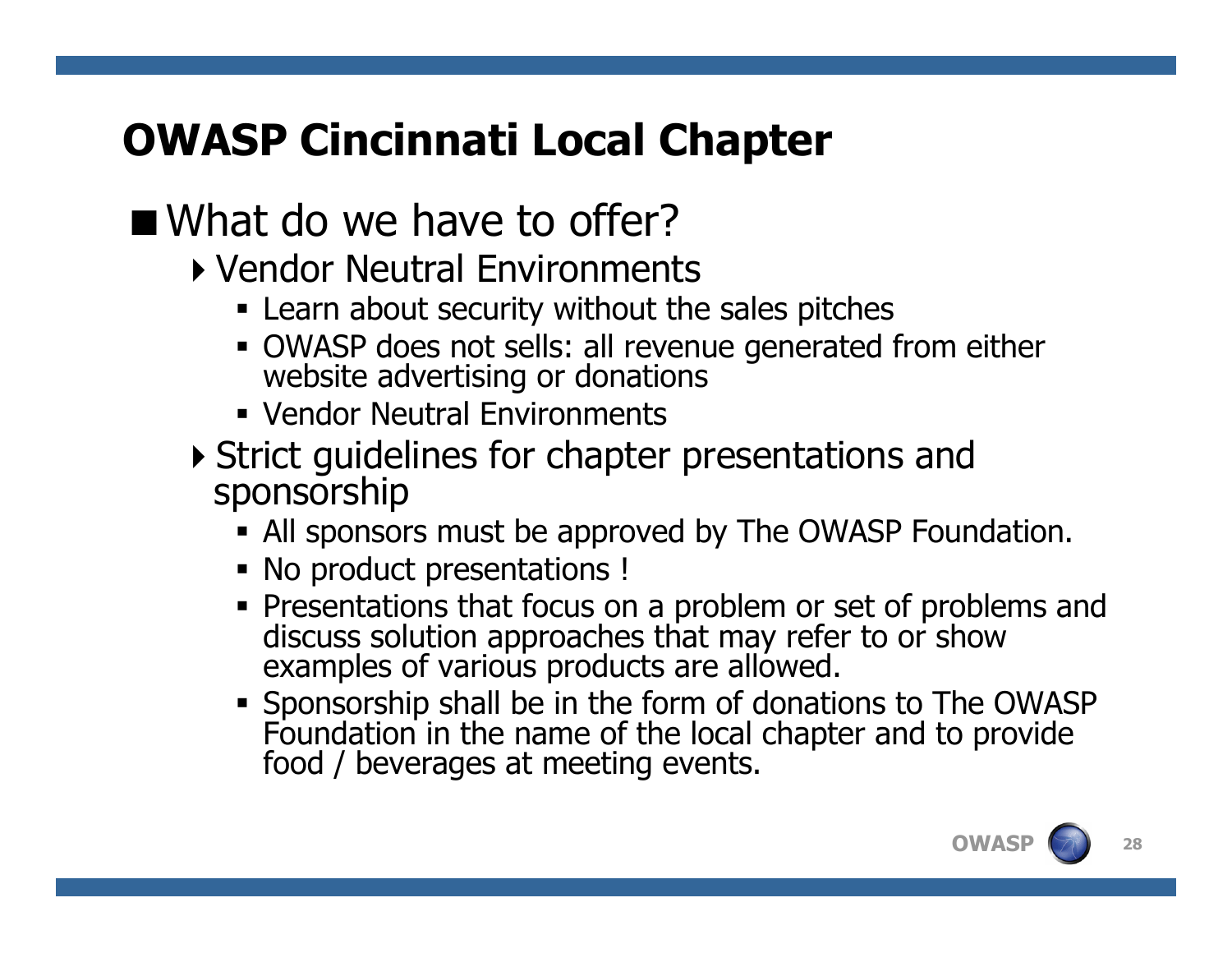What do we have to offer? Stable location to held meeting at Citigroup 9997 Carver Road Blue Ash, Ohio**Proposed Meeting Schedule**  -Last Tuesday of Each Month» Jan 29<br>» Feb 26 » Feb 26<br>» Mar 25 » Mar 25<br>**TRDc TBDs**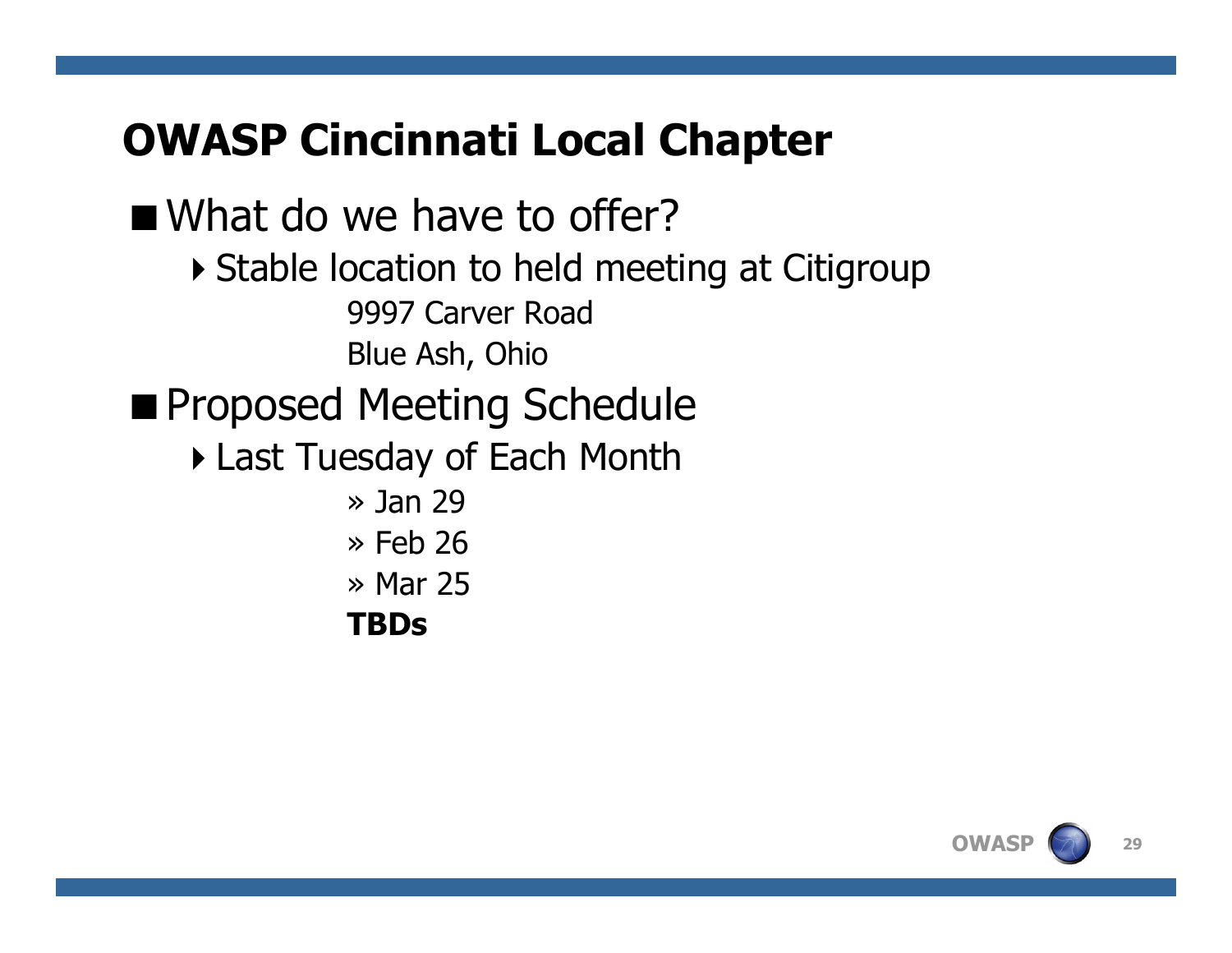## What can you offer?

- $\blacktriangleright$  Mailing Lists
	- Participate to the mailing lists, meetings, and focus groups are open forums for discussion of any relevant topics
	- **•** Mailing Lists
- -Become a Member

http://www.owasp.org/index.php/Membership

- -Participate in OWASP projects
	- Contribute to existing projects
	- **Propose new projects**
	- **Spearhead new ventures**
- -Participate in the Local Chapter
	- **Reach out the executive board (email contact information is available on local chapter site)**
	- Encourage others to subscribe to the email list (full contact information can be elicited via email)

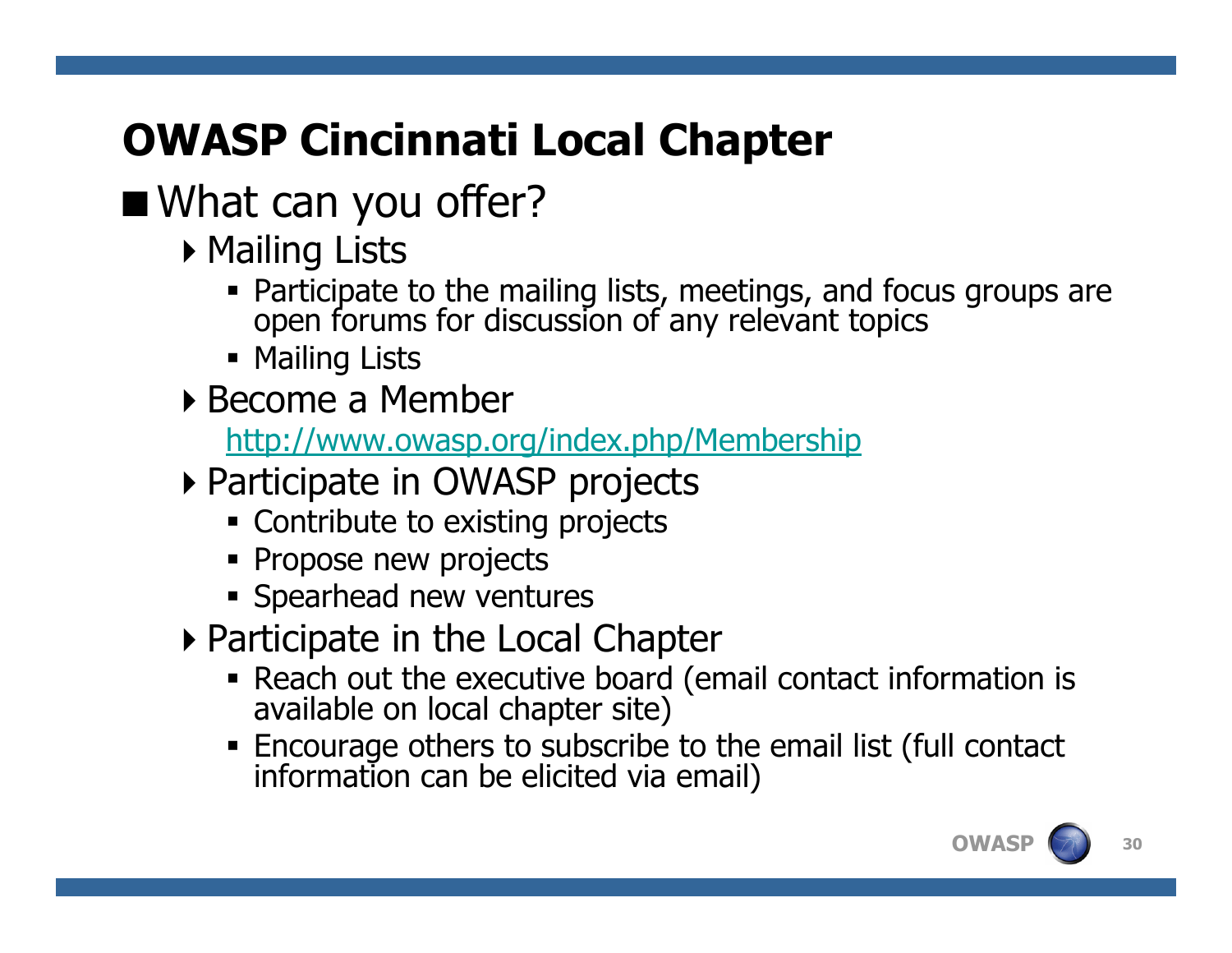#### **Next Meeting**

- -Feb 26, 2007 5.30 PM-7 PM
- -Presentation:
	- 2007 OWASP Top Ten, Marco Morana
- **Location:** 
	- Citigroup CampusBuckeyes Room First Floor9997 Carver Road Blue Ash, Ohio